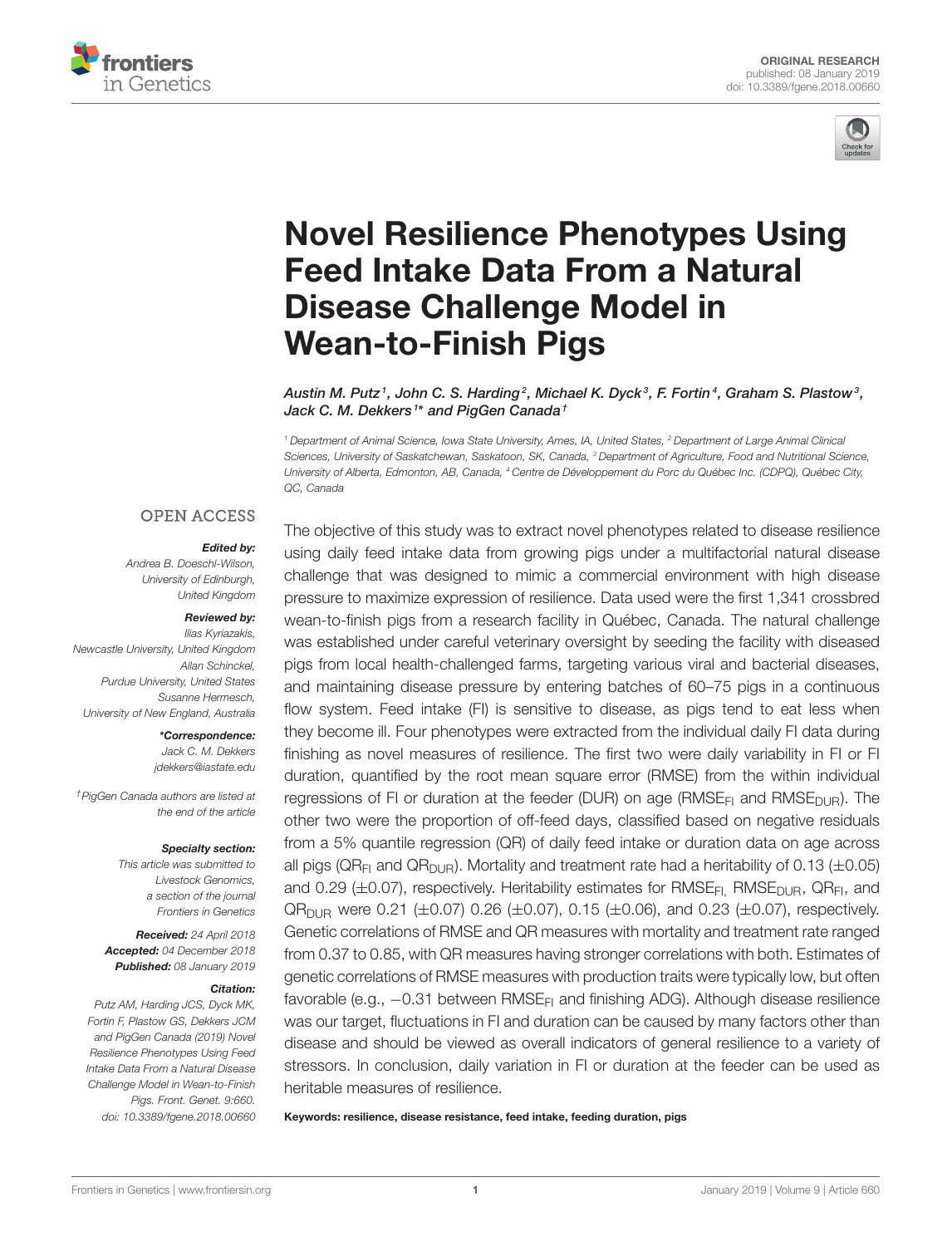# INTRODUCTION

Disease resilience can be defined as the ability to maintain relatively undiminished performance levels under infection [\(Albers et al., 1987;](#page-11-0) [Doeschl-Wilson et al., 2012;](#page-11-1) Mulder and Rashidi, [2017\)](#page-12-0). In the literature, much focus has been placed on separating disease resistance and tolerance [\(Bishop, 2012;](#page-11-2) Bishop and Woolliams, [2014;](#page-11-3) [Lough et al., 2015\)](#page-12-1). Disease resilience is an alternative to selection for a combination of resistance and tolerance [\(Guy et al., 2012;](#page-12-2) [Mulder and Rashidi, 2017\)](#page-12-0). Most studies on resilience (e.g., [Mulder and Rashidi, 2017\)](#page-12-0), however, consider only a single disease but an animal could be resistant or tolerant to one disease and more susceptible to other diseases. Currently, there are dozens of pathogens for swine around the world, including viral, bacterial, and parasitic infectious diseases [\(Zimmerman et al., 2012\)](#page-13-0). Pathogens can be spread around the world. New pathogens and alternative strains will continue to develop as well. Breeding companies that market breeding stock across the globe have to simultaneously consider disease resilience to many of these pathogens and environments. Selecting animals that maintain performance in a typical commercial system provides a natural weighting of resilience to each disease based on the impact of each disease on productivity, along with the incidence or prevalence of the disease. van der Waaij et al. [\(2000\)](#page-13-1) stated that observed production can be viewed as a selection index where the underlying components are weighted based on their impacts on performance. It is important, however, that the testing environment is representative of the target commercial environments. Resilience can be an effective, but "black-box" approach to selection for disease resistance and tolerance in animals [\(Mulder and Rashidi, 2017\)](#page-12-0). One of the challenges, however, is to obtain heritable measures or indicators of resilience for selection, as elite breeding populations are typically kept in high-health conditions.

Recently, [Elgersma et al. \(2018\)](#page-12-3) exploited routinely collected daily milk yield to quantify resilience in lactating dairy cows because daily milk yield is sensitive to diseases such as mastitis. Both significant drops in milk yield and day-to-day variation in milk yield within cow were used to quantify resilience. These phenotypes did not quantify disease resilience specifically, as it was not possible to validate that all changes in milk yield were related to infectious diseases. This becomes a multifactorial issue as causes for drops in milk yield can include mastitis, lameness, subclinical ketosis, and displaced abomasum, among others [\(King et al., 2018\)](#page-12-4). This leads to these types of phenotypes capturing disease resilience along with general resilience [\(Elgersma et al., 2018\)](#page-12-3). When selection for growth under a high stress environment was practiced in cattle, [Frisch](#page-12-5) [\(1981\)](#page-12-5) found that the selected animals were more productive under challenge but that this selection did not change their growth potential. If the goal is to only target disease resilience, this is a disadvantage for measuring production or deviations in production. For instance, in dairy cattle, using somatic cell count as an indicator trait may be better for selection against only mastitis than measuring productivity fluctuations in milk yield or feed intake. However, if the breeding objective is to maintain productivity regardless of the causes associated with

milk yield deviations (i.e., general resilience), phenotypes that measure changes in productivity over time within animal are likely to have an economic value themselves [\(Elgersma et al.,](#page-12-3) [2018\)](#page-12-3).

Much is known about the relationship between feed intake (FI) and anorexia [\(Sandberg et al., 2006;](#page-12-6) Kyriazakis and Doeschl-Wilson, [2009\)](#page-12-7). Production of cytokines such as interleukin-6 (IL-6) and tumor necrosis factor-alpha α (TNF-α) can cause a loss of appetite [\(Webel et al., 1997;](#page-13-2) [Petry et al., 2007;](#page-12-8) [Kyriazakis and Doeschl-Wilson, 2009\)](#page-12-7). [Knap \(2009\)](#page-12-9) suggested that individual day-to-day variation in feed intake could be utilized to quantify environmental sensitivity such as resilience to heat stress. Animals with more day-to-day variation in FI would indicate animals that are less resilient. Under a disease challenge, day-to-day variation in FI would reflect resilience to disease.

Alternative feed intake traits from individual FI electronic systems have been analyzed previously for the purpose of developing indicator traits for feed intake or feed efficiency in a selection index [\(de Haer et al., 1993;](#page-11-4) [Von Felde et al., 1996;](#page-13-3) [Schulze et al., 2003;](#page-12-10) [Young et al., 2011;](#page-13-4) [Lu et al., 2017\)](#page-12-11). The most common and simplest of these traits investigated are occupation time at the feeder (or duration), number of visits, and FI rate (kg feed / unit time). Other feeding traits during the course of a day have also been investigated [\(Kyriazakis and Tolkamp, 2018\)](#page-12-12). Individual FI is typically recorded in high-health environments, which limits the use of these data in nucleus herds to quantify traits related to environmental sensitivity or resilience (mostly due to health). FI traits such as feeding duration (i.e., time at the feeder) could also exhibit day-to-day variability from causes such as illness and may be a more feasible alternative to collecting individual FI in these challenged environments if typical commercial feeders could be enhanced with antennae to collect time at the feeder on individual pigs (with RFID tags). Feeding traits, such as duration, become more valuable in severely challenged environments due to the fact that if a pig stops eating completely their time at the feeder is expected to be zero.

The objectives of this study were to (1) develop and evaluate novel measures of resilience based on daily feed intake and feeding duration data for finishing pigs in a healthchallenged environment and (2) determine heritabilities and genetic correlations of these measures with mortality, treatments, and other economically important production traits.

### MATERIALS AND METHODS

This study was carried out in accordance with the recommendations of the Canadian Council on Animal Care [\(https://www.ccac.ca/en/certification/about-certification/\)](https://www.ccac.ca/en/certification/about-certification/).

The protocol was approved by the Protection Committee of the Centre de Recherche en Sciences Animales de Deschambault (CRSAD; [http://www.crsad.qc.ca/\)](http://www.crsad.qc.ca/). The Centre de développement du porc du Québec (CDPQ) had full oversight on the project along with veterinarians.

### Natural Challenge Protocol

A natural challenge wean-to-finish protocol was established in late 2015 at CDPQ in Québec, Canada, with the aim to mimic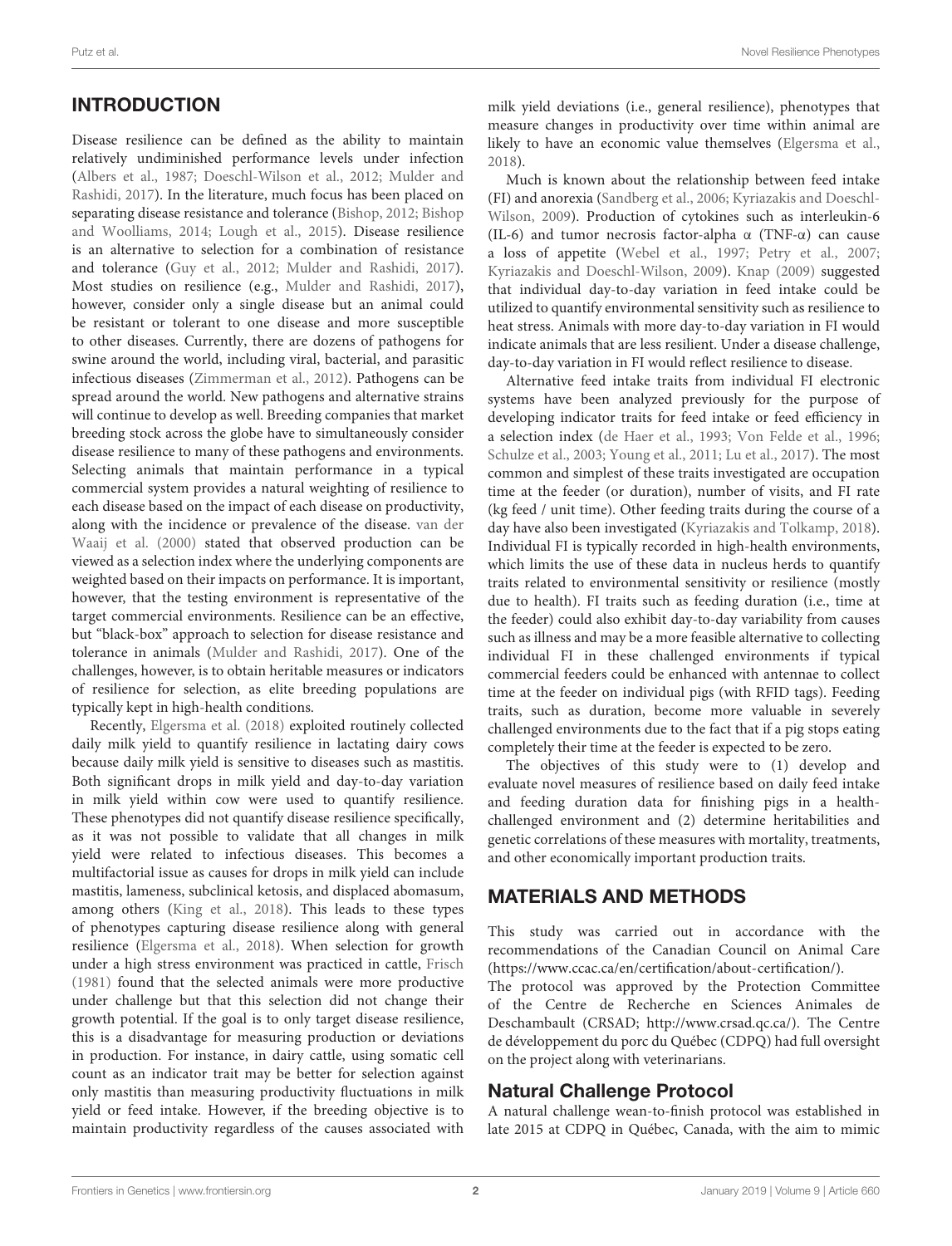a commercial farm with high disease pressure to maximize expression of genetic differences in resilience. The protocol was established at a research facility to allow detailed phenotype recording, blood sampling, and in vivo assays. This is an ongoing project that will conclude in early 2019. The natural challenge facility consists of three consecutive phases: (1) a healthy quarantine nursery for ∼19 days after weaning, (2) a late nursery phase, where pigs are first exposed to disease for ∼4 weeks, and (3) a finishing phase for the remainder of the growing period (69–181 days of age on average). Phases 2 and 3 are in the same barn, connected by a hallway and are collectively referred to as the "challenge facility." Phase 1 is at a nursery approximately 1 km south of the challenge facility and is kept free of disease using strict biosecurity between the facilities. In the quarantine nursery, samples, and measurements are taken for future development of early predictors of resilience in a non-challenged environment, typical of a genetic nucleus. The number of pigs per pen is approximately four, seven, and thirteen for phases one to three, respectively. The quarantine nursery was not available for cycle 1 (first seven batches), for which phases 1 and 2 were combined. During this period, strict biosecurity was practiced between the nursery and finishing unit (same building connected by a hallway) but this was not sufficient to keep diseases from getting into the nursery, after which the quarantine nursery was established.

The natural disease challenge was established by bringing in naturally infected animals (seeder pigs) from strategically selected farms into the challenge barn (late nursery and finishing). Four groups of 12–28 pigs were introduced from three different commercial farms in the first four months of the study as seeder pigs. Thereafter, monitoring for diseases was focused on the test population and less on the seeder pigs. Initially, the targeted diseases included porcine reproductive and respiratory syndrome virus (PRRSV), porcine circovirus type 2 (PCV2), Mycoplasma hyopneumoniae (M. hyo.), Actinobacillus pleuropneumonia (APP), and swine influenza, and various opportunistic bacterial pathogens, including Streptococcus suis and Haemophilus parasuis. APP strain 12 was present. Three different strains of PRRSV present had ∼85–90% sequence identity to the PRRS-MLV (Boehringer Ingelheim, St. Joseph, MO). Every batch was confirmed to have been exposed to PRRSV based on sampling a subset of individuals using PCR and serology four- and six-weeks post challenge, respectively. Multiple influenza subtypes were present in the barn including the H1N1 and H3N2 based on serological testing of a subset of the population at 18 weeks post entry. No typing for PCV2 or M. hyo was completed. The disease challenge was a function of these pathogens collectively in combination with the environment, management, and veterinary strategies designed to obtain a target infection pressure for each batch. The natural challenge was set up as a continuous flow system in order to maintain a steady health challenge without having to keep introducing pathogens, as well as for labor and flow considerations. A new batch of naïve pigs enters every three weeks and is generally provided fenceline contact with the preceding batch for ∼1-week period, except during periods of excessively high infection pressure when it is discontinued to help reduce mortality rate to sustainable levels established by the Animal Protection Committee. For the data used in this study, the following viruses were identified in the challenge facility: PRRSV (3 strains), Influenza A virus of swine (AIV; 2 strains), porcine circovirus type-2 (PCV2), and porcine rotavirus A (RVA). Bacterial pathogens diagnosed included: Actinobacillus pleuropneumoniae (APP), M. hyo., Streptoccus suis, Haemophilus parasuis, Brachyspira hampsonii, Salmonella sp., Cystoisospora suis (Coccidiosis), Ascaris suum, Erysipelothrix rhusiopathiae, and Staphylococcus hyicus (causative agent for Exudative Epidermititis). Not all pathogens were identified in all batches, as would be the case on a commercial farm and other unidentified minor pathogens may also have been present. Although fairly endemic in the US, porcine epidemic diarrhea (PED) was not present in Québec and was therefore not present in the challenge facility.

To maintain acceptable levels of animal welfare and morbidity, individual treatments were given on a case-by-case basis, along with periodic batch-level (or mass) treatments. The treatment protocol was established by the consulting veterinarian, who is licensed in the province of Québec, Canada. Veterinarians had close oversight on the treatment protocol over time, which was adapted as needed to maintain acceptable levels of disease and minimize animal suffering. In addition, some treatment decisions were made by multiple veterinarians and trained barn staff, introducing some level of subjectivity, as would be the case in a commercial facility. Pigs exhibited clinical signs indicative of pneumonia, diarrhea, lameness, arthritis, meningitis, dermatitis, pallor, lethargy, weight loss, unthriftiness, cyanosis, or conjunctivitis. Pigs were treated with one of ten different antibiotics as per a regimented treatment protocol outlining primary and secondary (if needed) treatment choices for each ailment. For some clinical signs, one of two antiinflammatory drugs were also administered. Batch-level water medication was used in the nursery when deemed necessary during periods of severe illness. One of two antibiotics were used in these batches. Furthermore, a water-soluble anti-inflammatory drug was also periodically administered in the nursery to treat batches that suffered from severe respiratory disease (primarily related to PRRSV infection). After the first seven batches, vaccination for PCV2 was added to the quarantine protocol in response to necropsy data linking characteristic lymphoid lesions with the presence of the virus. Reports from feed intake recording were generated daily for farm staff to identify sick pigs that did not eat as much as expected. Euthanasia decisions for animal welfare reasons were made by farm staff, with appropriate veterinary oversight. Barn air and temperatures were controlled with a ventilation system and a heater was used to regulate the lower bound temperatures within the barn.

A new batch of pigs entered the natural challenge protocol every three weeks. Each batch consisted of ∼60 or ∼75 weaned Large White by Landrace (or reciprocal mating) barrows (castrated male pigs) that were provided by one of the seven members of PigGen Canada [\(https://piggencanada.org/\)](https://piggencanada.org/) from healthy multiplier farms. Each batch was sourced from one multiplier, but over time different multipliers could supply pigs for a given PigGen member. Variables collected on piglets at the multiplier farms were date of birth, wean age, and biological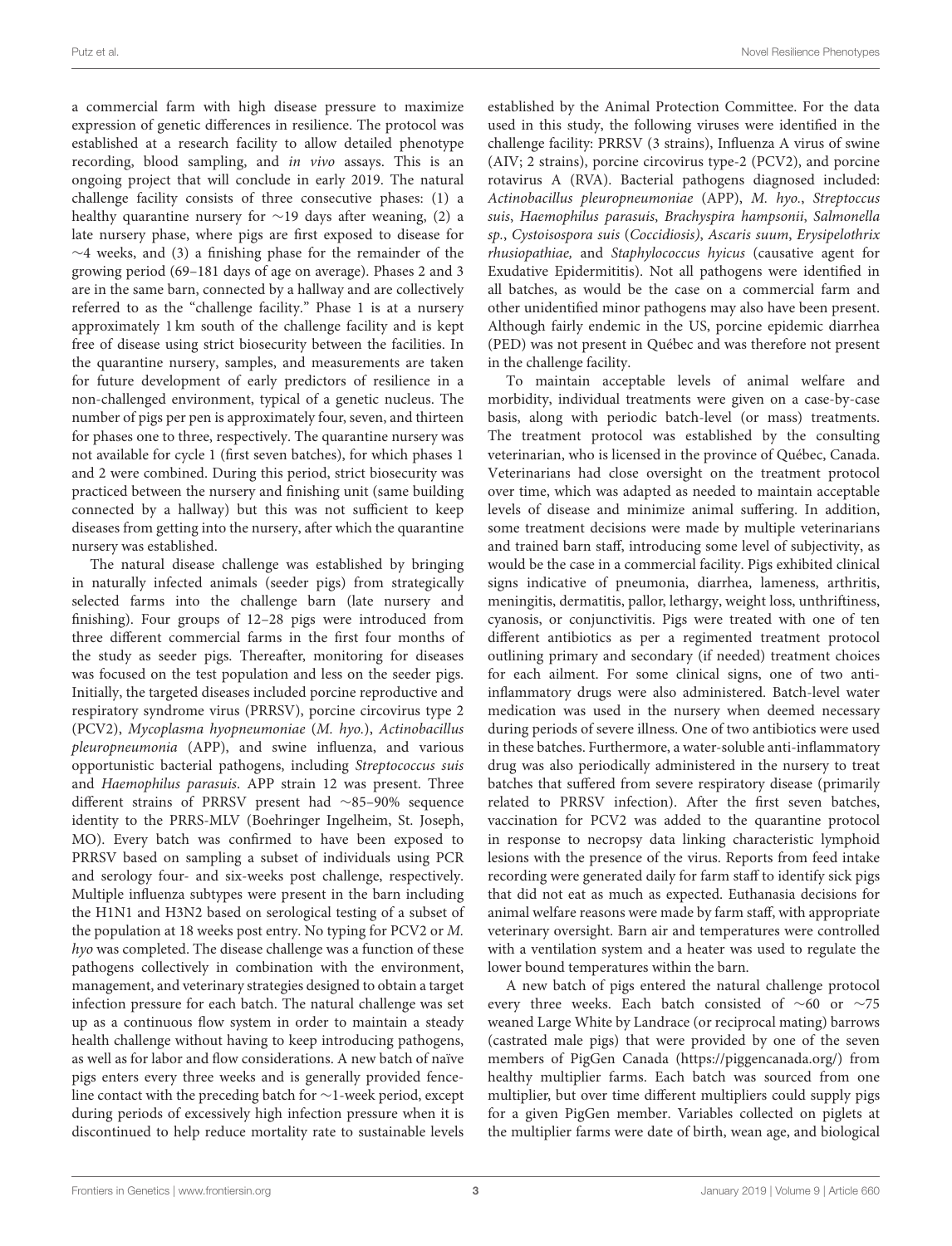

<span id="page-3-0"></span>sow ID. The protocol specified that two to four weaned barrows should be sampled per litter. Eighty-seven percent of all piglets met that criterion. Piglets were retagged with a sequential ID tag when they arrived at the first nursery. Every seven batches were considered a cycle, numbered one to three in the current study. Each company was represented once each cycle (i.e., one batch per company per cycle). This continued for a total of three cycles, therefore each company was represented three times in the data analyzed here. This came to a total of 1,341 pigs that entered the facilities within the time period studied.

A fixed weight system was used to identify pigs for slaughter, starting at ∼180 days of age. Pigs that were not heavy enough were delayed for three weeks and then evaluated again. Most batches took between two to four slaughter groups to slaughter all pigs from a batch. **[Figure 1](#page-3-0)** shows a timeline of all batches analyzed in this study, with timing of date of birth, entry into the first nursery, entry into the finisher, and slaughter dates.

#### Data

All data and samples were collected by trained research staff from CDPQ following established protocols. Body weights were taken approximately every three weeks. However, if a pig was unhealthy, it may have been weighed a few more times, closer together in time. To obtain daily weights, a LOESS (Locally Weighted Scatterplot Smoothing) regression was fit to all weights available for an animal, using the loess function in R using defaults [\(R core team, 2017\)](#page-12-13). LOESS regression is a form of nonparametric regression, also known as local regression, that can fit non-linear trends in a flexible enough manner to "connect the dots" between weight measurements. The correlation of LOESS predicted with observed weights was 0.9995 for days with an observed weight. The LOESS predicted daily weights were utilized for calculations of production measures such as feed efficiency and growth (see below).



<span id="page-3-1"></span>Feed intake data was recorded in the finishing phase using IVOG<sup>®</sup> feeding stations (Insentec, Marknesse, Netherlands). Feed was available *ad libitum* throughout the study. The nursery feeding protocol consisted of four diet phases, while the finishing period included two diet phases. Individual feed intake visits were processed and cleaned by CDPQ staff using the methods of [Casey et al. \(2005\)](#page-11-5) and were aggregated into daily totals for each pig, including total amount of feed consumed (kg) and duration (time) at the feeder (minutes). Daily totals of more than 5 kg of feed were set to missing. Missing daily values were subsequently imputed using a 5-day rolling average within animal (also used if there were two adjacent days missing).

**[Figure 2](#page-3-1)** shows the distribution of death age for pigs that died prior to slaughter (344 or 26% of the 1,341 total animals). All treatment and mortality events and reasons were recorded (assigned by CDPQ research staff). Main treatment reasons included respiratory distress (thumping), gray/brown scours, coughing, lameness, yellow scours, arthritis, and failure to thrive/poor/skinny/hairy. Main mortality reasons included failure to thrive/poor/skinny/hairy, thumping/heavy breathing, sudden death, meningitis, and lameness/arthritis. Only individual treatments were included in the analyses and batch treatments were removed. Virtually all treatment reasons and ∼89% of the mortality reasons were disease-related.

#### **Traits**

Traits used for validation of the resilience traits developed herein included mortality (binary  $0/1$ ,  $1 =$  died), number of treatments (**TRT**), and number of treatments per 180 days (**TRT180**). Number of treatments was a count of the number of individual treatments received by a pig. An individual treatment included any drug injection into an individual animal. Group treatments applied to batches were not included, as these would be accounted for in the model by the fixed effect of batch anyway. Only pigs that survived to slaughter received a phenotype for TRT. TRT180 was the number of treatments standardized to 180 days and was computed for animals that reached 65 days of age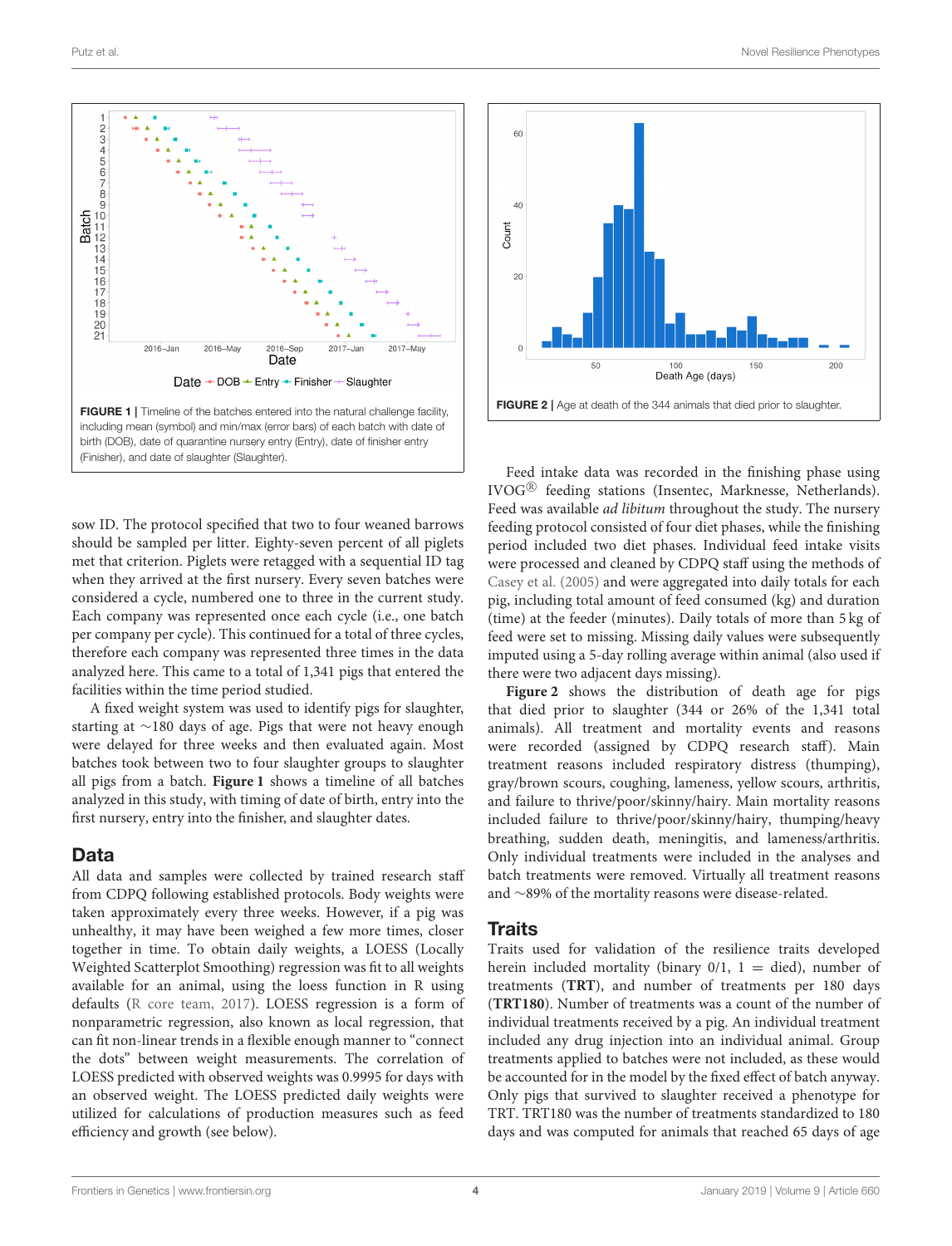

<span id="page-4-0"></span>(approximate age of entry into the finishing unit). For instance, if an animal received three individual treatments and died on day 80, the animal's adjusted TRT180 was (3/80)<sup>∗</sup> 180 = 6.75. This was to standardize treatment rate to approximately the same scale as TRT and to be interpretable from a practical standpoint (number of treatments to slaughter).

Two sets of resilience traits were derived from the daily FI data available for each pig. The first set of traits were derived as the root mean square error (**RMSE**) within animal from the regression of feed intake (FI) or duration (DUR) on age (**RMSE**FI and **RMSE**<sub>DUR</sub>, respectively), using ordinary least squares (OLS) linear regression. Duration is the daily time spent at the feeder in minutes. An example of the RMSE for one pig with two large deviations from illness is shown in **[Figure 3](#page-4-0)** for FI (**[Figure 3A](#page-4-0)**) and duration (**[Figure 3B](#page-4-0)**). To obtain a phenotype for RMSE, animals had to have a minimum of 60 days of FI recorded. A less resilient animal is expected to have a larger value for RMSE. Preliminary analyses showed that without setting this minimal number of days, animals that died early in finishing were grouped on the left side of the distribution of RMSE (i.e., they would be considered more resilient). Duration (time) at the feeder was chosen over traits such as number of meals due to its strong association with off-feed events (e.g., **[Figure 3](#page-4-0)**).

The second set of novel resilience phenotypes was based on quantile regression (**QR**), which can be useful for regression problems that include heterogeneous variances [\(Cade and Noon,](#page-11-6) [2003\)](#page-11-6). A 5% quantile regression was performed using all data across batches, separately for FI and duration (**[Figures 4A](#page-5-0)**,**B**). Negative residuals (below the regression line) from these regression equations were used to classify a day of FI or duration for an individual pig as an off-feed day (**[Figures 4C,D](#page-5-0)**). These were aggregated within animal to a proportion of "off-feed" days (one record per animal). As with RMSE, each animal received only one phenotype for FI and for duration  $(QR<sub>FI</sub>$  and  $QR<sub>DUR</sub>)$ . The 5% threshold was set based on **[Figures 4A,B](#page-5-0)**, as it separated the "cloud" of relatively healthy days from off-feed days, as well as appraisal of FI plots within animal. In total, 258 animals (25%) did not have any day below the 5% quantile regression for QRFI, while a 1% threshold resulted in 677 animals (65%) not having

any days below the threshold. To obtain a phenotype for QR, animals had to have at least 60 days of FI recorded (same for RMSE). As with RMSE, susceptible animals are expected to have larger values for QR than resilient animals.

Production traits analyzed included nursery ADG (**NurADG**), finishing ADG (**FinADG**), average daily feed intake (**ADFI**), feed conversion ratio (**FCR**), residual feed intake (**RFI**), carcass weight (**CWT**), dressing proportion (**DRS**), lean yield (**LYLD**), carcass backfat (**CBF**), and carcass loin depth (**CLD**). To obtain a phenotype for a production trait, pigs had to complete the corresponding phase (nursery or finishing). Nursery and finishing ADG were calculated from regression slopes of daily LOESS weights (see above) on age for the entire nursery period (quarantine and challenge nursery) and the finishing period, respectively. NurADG started when the pig entered the quarantine nursery. NurADG ended and FinADG started the first day FI was recorded. LOESS predicted daily weights were used to compute ADG because a weight was not always available for the days when pigs were moved to the finishing unit. Also, some animals received more weights prior to being euthanized or death, which would influence the regression of weight on age (not evenly spaced). The impact of using LOESS predicted instead of observed weights was very small for FinADG (more weights) but was more significant for NurADG, as the correlation for FinADG with or without use of LOESS prediction was very high when using the closest endpoints, but much lower for NurADG. This was because the nursery period was much shorter, and many pigs only had two weights prior to being moved to the finishing unit and therefore a larger change in ADG was observed. Average daily feed intake (ADFI) was the average feed intake of daily records during the finishing period. Feed conversion ratio (FCR) was defined as the sum of daily records for FI over the total body weight gain for that same finishing period. Residual feed intake (RFI) was computed in a one-step analysis following Cai et al. [\(2008\)](#page-11-7), using ADFI as the response variable and average body weight (average weight in the finisher), finishing ADG, and ultrasound backfat as covariates, along with other fixed effects, as described below. Ultrasound backfat was taken just prior to slaughter at the 10th rib. Dressing proportion was calculated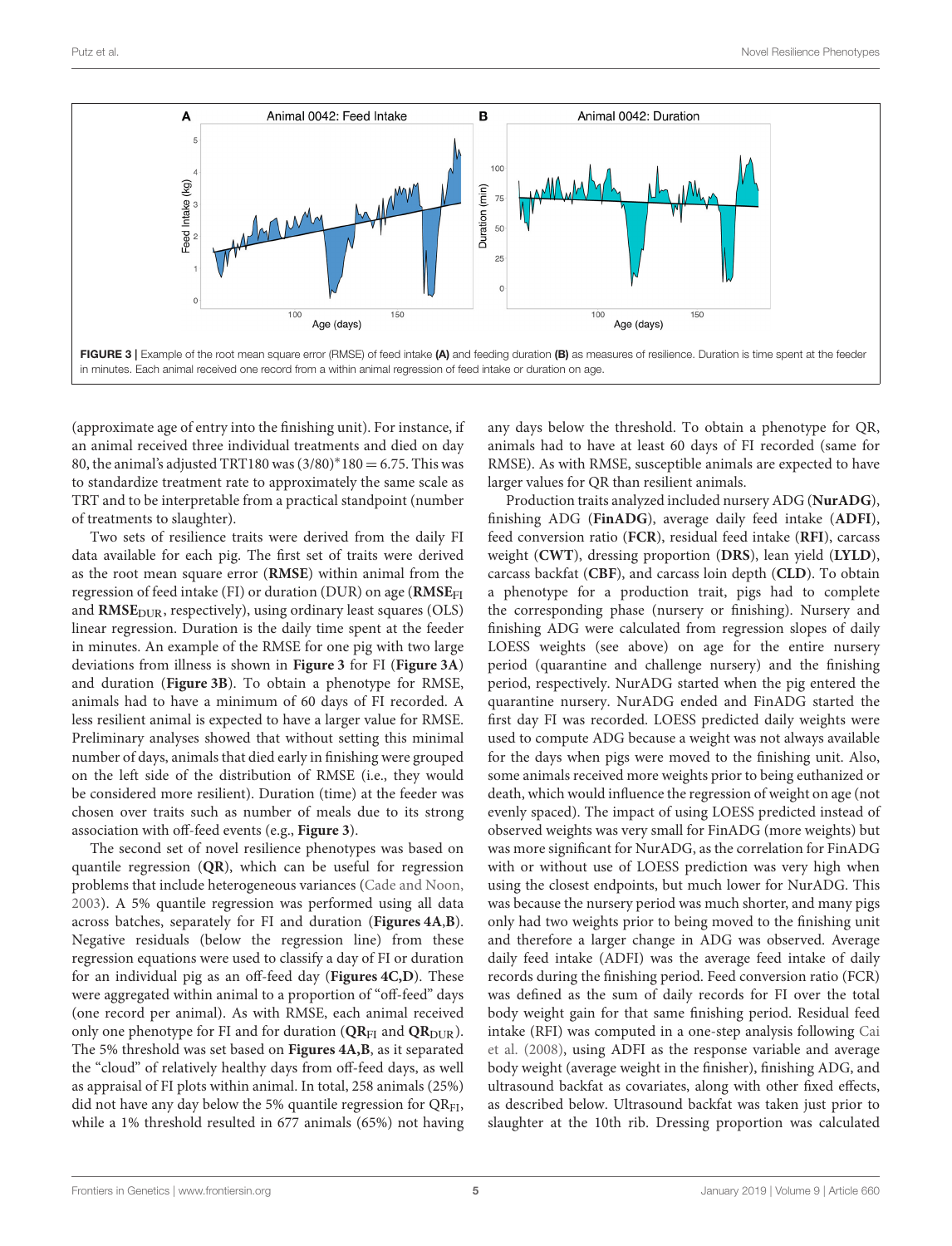

<span id="page-5-0"></span>by dividing the carcass weight (head on, leaf lard in, warm carcass) by the live weight prior to slaughter. Carcass backfat (CBF) and loin depth (CLD) were recorded using a Destron Fearing™ machine (Texas, USA) at the abattoir. Lean yield was calculated using the following regression equation for lean yield in Québec: LYLD =  $68.1863 - (0.7833 \cdot \text{CBF}) + (0.0689 \cdot \text{CLD}) +$  $(0.008*CBF<sup>2</sup>) - (0.0002*CLD<sup>2</sup>) + (0.0006*CBF*CLD)$  (Pomar and Marcoux, [2003\)](#page-12-14). This equation was mostly driven by backfat  $(r = -0.98)$ . Not all batches had carcass data, leading to some variation in the number of observations for these traits. Carcass phenotypes were also captured at different time points within batch due to the protocol to only send the pigs that met market weight at each slaughter date, as mentioned above. The average live weight at slaughter was 118.9 kg.

# Genotyping

Animals were genotyped with the 650 k Affymetrix Axiom Porcine Genotyping Array by Delta Genomics (Edmonton AB, Canada). In total, 658,692 single nucleotide polymorphisms (SNPs) were included on the chip. Raw Affyymetrix SNP data output was processed separately for each cycle by Delta Genomics with the Axiom<sup>®</sup> Analysis Suite using all defaults. The SNPs that passed quality control for all three cycles were utilized for analysis, for a total of 516,066 SNPs. Imputation of missing genotypes was completed with FImpute [\(Sargolzaei et al., 2014\)](#page-12-15). The pedigree was utilized for imputation but only included the dam at the multiplier, since sire was typically unknown due to the use of pooled semen. Genotypes were then processed using the preGSf90 software from the BLUPF90 family of programs, using defaults [\(Misztal et al., 2002\)](#page-12-16). Genotypes on seventeen samples were found to be duplicates and were removed. After all quality control, genotypes on 1,215 animals and 487,762 SNPs remained.

# Variance Component Analyses

Variance components were estimated by single-step GBLUP with the **H** matrix [\(Legarra et al., 2009;](#page-12-17) [Christensen and Lund,](#page-11-8) [2010\)](#page-11-8), using the BLUPF90 family of programs [\(Misztal et al.,](#page-12-16) [2002\)](#page-12-16). Data included phenotypes on 1,341 animals, of which 1,215 had genotypes. Basic animal models were fit for all traits, with random animal genetic effects (using the **H** matrix) and random residuals. The genomic relationship matrix (**G**) was calculated using  $ZZ'/sum(2pq)$  [\(VanRaden, 2008\)](#page-13-5), where  $Z =$ **M**-**P**. Only the dam was available to construct the **A** matrix. Single trait models were used to obtain heritability estimates and bivariate models for genetic correlations. Models for mortality and number of treatments included batch and age of entry into the quarantine nursery as fixed effects and were modeled as linear traits. Mortality was initially analyzed as a threshold trait but resulted in unrealistically large estimates of heritability. A simulation was used to confirm that threshold models tended to significantly overestimate heritability with small sample sizes such as this study. One alternative could be to use a more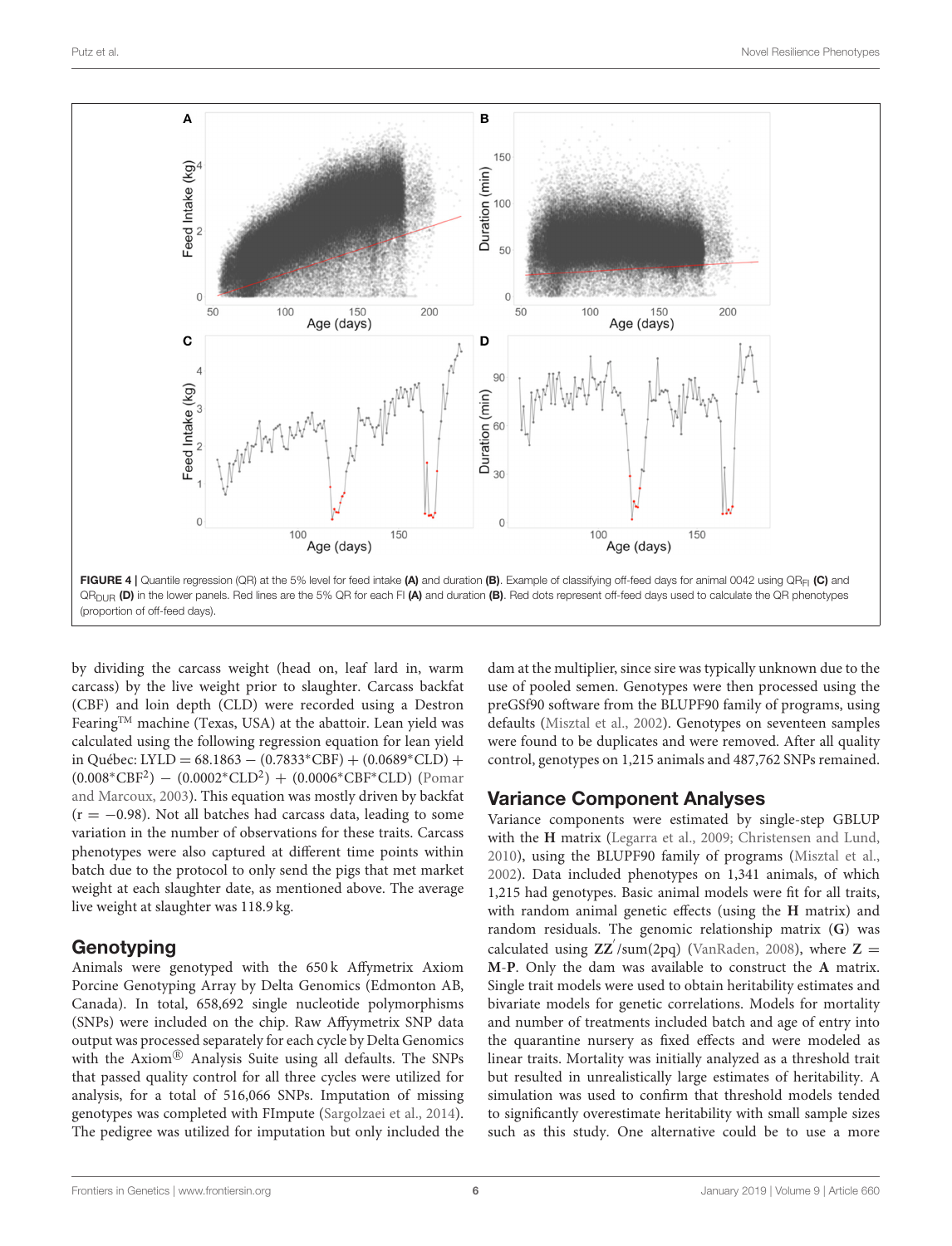| Cycle <sup>a</sup> | Count | Mortality, % | <b>TRTa</b> | <b>TRT180</b> <sup>b</sup> | $RMSE_{FI}^C$ , kg | $RMSE_{\text{DUR}}^c$ , min | $QR_{FI}$ , | $QR_{DUR}$ , $d$ |
|--------------------|-------|--------------|-------------|----------------------------|--------------------|-----------------------------|-------------|------------------|
|                    | 441   | 35           | 1.45        | 2.63                       | 0.48               | 13.90                       | 0.06        | 0.05             |
| 2                  | 452   | 13           | 1.96        | 2.07                       | 0.46               | 11.90                       | 0.04        | 0.05             |
| 3                  | 448   | 29           | 1.89        | 2.61                       | 0.46               | 13.40                       | 0.04        | 0.04             |

<span id="page-6-0"></span>**TABLE 1** | Counts and means for measures of resilience in three cycles of the natural challenge experiment  $(n = 1,341)$  total animals entered).

a Number of treatments, animals must have made it to slaughter

<sup>b</sup>Treatment rate adjusted to 180 days, animals must have made to through 65 days of age to obtain a phenotype.

<sup>c</sup> Root mean square error (RMSE) from the within animal regression of Feed Intake (FI) or Duration (DUR) on age with at least 60 days of FI.

 $d$ Quantile regression (QR) from using the 5% QR over all the feed intake (FI) or duration (DUR) data and then aggregating off-feed days within animal as a proportion.

recent approach from [Ødegård et al. \(2010\)](#page-12-18) but mortality was not the main focus of this research. More data may be needed to analyze mortality as a threshold trait. Analyses for finishing traits included fixed effects of batch, finishing start age, and finishing pen. Litter effects (random) were minimal (below 0.05 for the proportion explained and within one SE of zero) for the traits analyzed and, therefore, were subsequently dropped from all analyses. Litter effects were also difficult to estimate, with an average of 2.02 litter mates per pig. Not all animals survived to record a phenotype for traits recorded later such as FinADG or carcass traits, therefore for these traits the average was <2 litter mates per pig.

#### RESULTS

**[Table 1](#page-6-0)** shows summary statistics for the three cycles of data used in the analyses (seven batches per cycle). Batches included from 59 to 77 pigs, except for one batch of 28 (not shown), and each cycle ranged from 441 to 452 pigs (1,341 total). Mortality was highest in cycle one (35%), decreased in cycle 2 (13%), and then returned to a higher rate in cycle 3 (29%). Mortality per batch ranged from 4 to 57%, with the median being 18%. The continuous flow system maintained pathogen burden throughout the study, however, seasonality clearly led to higher mortality during the winter months. In contrast to TRT180, TRT did not follow the mortality trend due to the requirement of survival to slaughter. In general, the FI resilience phenotypes followed the same time trend as mortality, except for ORDUR.

**[Table 2](#page-7-0)** shows the number of observations and summary statistics for each trait. RMSE and QR measures of resilience were required to have 60 days of FI to receive a phenotype, which removed 188 animals from those that made it into the finishing unit. The average  $RMSE_{FI}$  was 0.47 kg, ranging from 0.19 to 0.97 kg. RMS $E_{DUR}$  averaged 13.10 min, with a range of 5.71 to 37.54 min. One major difference between TRT and TRT180 was that TRT180 allowed animals that died after 65 days of age to record a phenotype, which added 219 phenotypes. Of those that survived, the number of treatments was 1.79 on average, but 2.43 for TRT180 (median of 1.97). Due to the health challenges, many of the production phenotypes had a wide range. Nursery ADG ranged from 0 to 0.67 kg/d and finishing ADG from 0.36 to 1.20 kg/d. This caused carcass weights to have a wide range as well, despite the aim to slaughter at a "fixed weight."

**[Table 3](#page-8-0)** shows estimates of heritabilities and genetic correlations among the resilience traits and between resilience traits and production traits. Many estimates had large SE due to relatively small sample sizes. Heritability estimates for the novel resilience traits ranged from 0.15 to 0.26. Mortality had a heritability estimate of 0.13  $\pm$  0.05, while TRT and TRT180 had estimated heritabilities of 0.13  $\pm$  0.07 and 0.29  $\pm$  0.07, respectively. The estimate of the genetic correlation between mortality and TRT180 was  $0.93 + 0.29$  (results not shown). Estimates of genetic correlations among the novel resilience measures ranged from 0.01 to 0.67, indicating they are different genetic traits. Estimates of genetic correlations of mortality and TRT180 with novel resilience traits were positive, as expected, and ranged from 0.37 to 0.85. Due to data processing and removal of phenotypes from TRT because of the requirement of survival to slaughter, TRT180 was deemed to be a better phenotype for validation of the novel traits (**[Table 2](#page-7-0)**). The estimate of the genetic correlation of RMSE<sub>DUR</sub> was  $0.12 \pm$ 0.76 with TRT and 0.62  $\pm$  0.13 with TRT180. Of the two RMSE measures of resilience, RMSE<sub>DUR</sub> was more highly correlated genetically with mortality and treatments than RMSE<sub>FI</sub>. For the  $QR$  traits,  $QR_{FI}$  had a slightly higher genetic correlation with mortality and number of treatments than QR<sub>DUR</sub>, which could be because farm staff received daily reports of which pigs were not eating enough feed and were flagged for further evaluation (see discussion).

Estimates of genetic correlations of RMSE traits with production traits were low, but many were favorable (**[Table 3](#page-8-0)**). Nursery ADG was unfavorably correlated with RMSE<sub>FI</sub> (0.77  $\pm$ 0.24) but most of the other production traits had favorable or close to zero genetic correlations with the two RMSE measures of resilience. Finishing ADG had a genetic correlation estimate of  $-0.31 \pm 0.26$  with RMSE<sub>FI</sub> and of  $-0.19 \pm 0.26$  with RMSE<sub>DUR</sub>. Feed efficiency based on FCR and RFI were genetically correlated with RMSE<sub>FI</sub> (0.39  $\pm$  0.21 and −0.22  $\pm$  0.27, respectively). Resilience based on QR measures was more strongly associated with production traits than resilience based on RMSE. Both  $QR_{FI}$ and QR<sub>DUR</sub> had strong genetic correlations with FinADG, at  $-0.75 \pm 0.26$  and  $-0.70 \pm 0.17$ , respectively. Notice, however, that QR was not strongly correlated with NurADG, likely because feed intake was only collected in the finisher. ADFI was negatively correlated with QR<sub>FI</sub> and QR<sub>DUR</sub>, at  $-0.79 \pm 0.19$  and  $-0.58 \pm 0.19$ 0.16, respectively. Estimates of genetic correlations of QR with FCR were low, at  $-0.14 \pm 0.35$  and  $0.02 \pm 0.24$ , vs.  $-0.78 \pm 0.02$ 0.21 and  $-0.63 \pm 0.16$  with RFI, which were similar to those for ADFI. Carcass BF and LD had negative genetic correlations with QR measures of resilience (-0.36 to -0.21).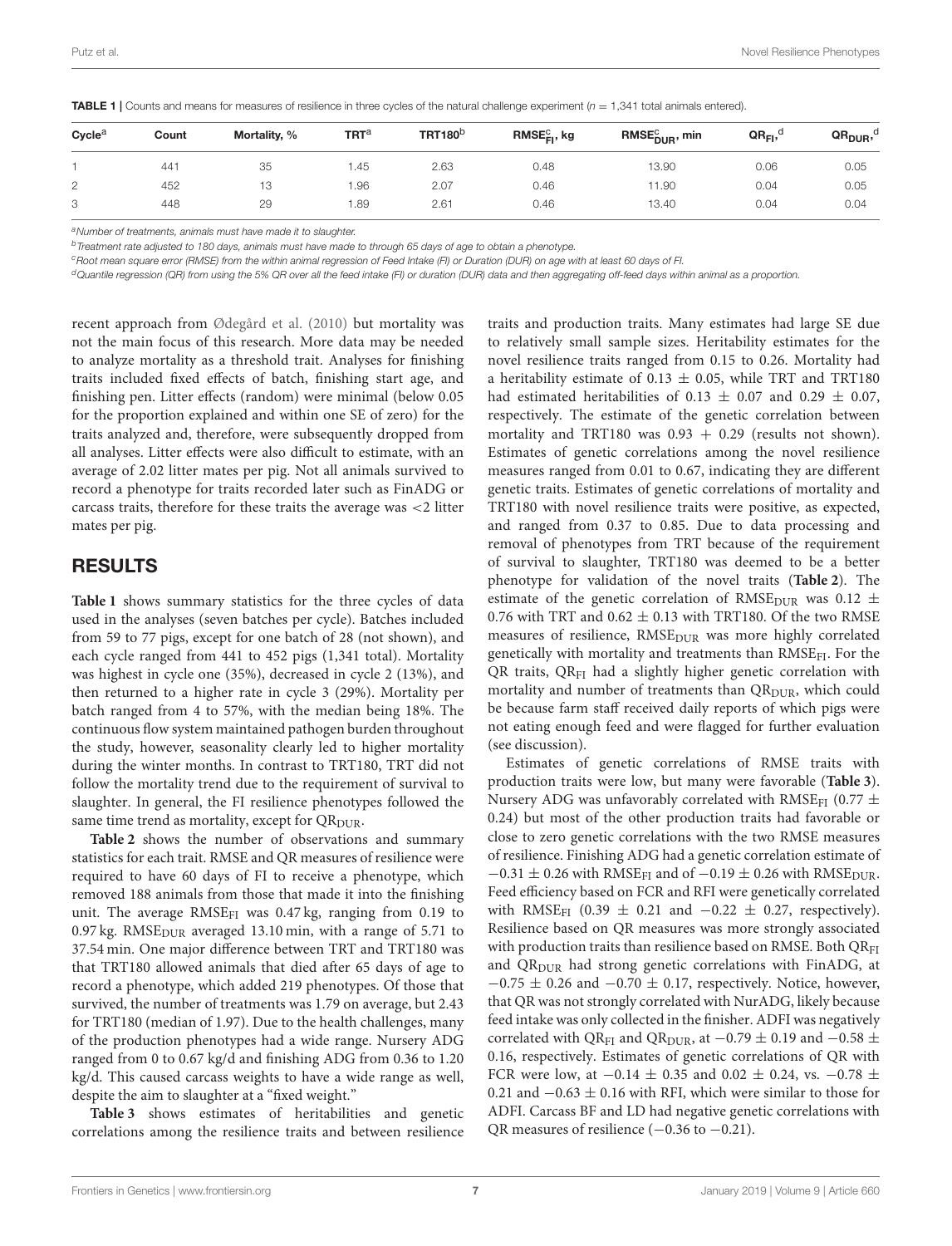<span id="page-7-0"></span>

| Trait <sup>a</sup>     | Number of<br>phenotypes | Mean              | <b>SD</b> | <b>Median</b>     | Min               | Max               |
|------------------------|-------------------------|-------------------|-----------|-------------------|-------------------|-------------------|
| Mortality              | 1341                    | 0.26 <sup>b</sup> | N/A       | 0.18 <sup>c</sup> | 0.04 <sup>c</sup> | 0.57 <sup>c</sup> |
| <b>TRT<sup>d</sup></b> | 997                     | 1.79              | 1.56      | 1                 | $\circ$           | 10                |
| TRT180 <sup>d</sup>    | 1216                    | 2.43              | 2.33      | 1.97              | $\circ$           | 15.32             |
| $RMSE_{FI}$ , kg       | 1036                    | 0.47              | 0.11      | 0.45              | 0.19              | 0.97              |
| $RMSEDUB$ , min        | 1036                    | 13.10             | 4.36      | 12.30             | 5.71              | 37.54             |
| $QR_{FI}$              | 1036                    | 0.04              | 0.07      | 0.01              | $\Omega$          | 0.67              |
| $QR_{DUR}$ ,           | 1036                    | 0.04              | 0.06      | 0.02              | $\circ$           | 0.52              |
| NurADG, kg/day         | 1218                    | 0.32              | 0.12      | 0.31              | 0.00              | 0.67              |
| FinADG, kg/day         | 992                     | 0.89              | 0.14      | 0.91              | 0.36              | 1.20              |
| ADFI, kg/day           | 997                     | 2.20              | 0.33      | 2.23              | 0.97              | 3.01              |
| FCR, kg/kg             | 997                     | 2.58              | 0.21      | 2.57              | 1.94              | 3.34              |
| RFI, kg                | 991                     | N/A <sup>e</sup>  |           |                   |                   |                   |
| CWT, kg                | 837                     | 93.77             | 10.56     | 95.00             | 49.90             | 118.60            |
| DRS.                   | 837                     | 0.78              | 0.02      | 0.78              | 0.68              | 0.84              |
| LYLD.                  | 799                     | 60.92             | 1.71      | 60.90             | 55.20             | 65.60             |
| CBF, mm                | 800                     | 17.96             | 3.87      | 17.50             | 7.50              | 33.50             |
| CLD, mm                | 800                     | 60.69             | 6.14      | 60.50             | 41.50             | 81.00             |

aTRT, number of treatments for animals that made it to slaughter; TRT180, treatment rate adjusted to 180 days for pigs that made it to 65 days of age; RMSE, root mean square error (novel phenotype with FI or duration); QR, quantile regression as a proportion (novel phenotype with FI or duration); NurADG, nursery ADG; FinADG, finishing ADG, ADFI, average daily feed intake; FCR, feed conversion ratio (kg feed / kg weight gain); RFI, residual feed intake (adjusted for FinADG, metabolic weight, and ultrasound backfat); CWT, carcass weight; DRS, dressing proportion; LYLD, lean yield (equation using backfat and loin depth); CBF, carcass backfat; CLD, carcass loin depth. RMSE and QR phenotypes required 60 days of FI.

**b**Overall mortality proportion.

<sup>c</sup>Median, min, and max by batch, not individual.

 $d$ TRT required the animal to survive to slaughter. TRT180 required the animal survive to 65 days of age.

eResidual feed intake (RFI) was calculated using ADFI as the response in a one-step method.

**[Table 4](#page-9-0)** shows estimates of genetic correlations of production traits with mortality and number of treatments. Production traits tended to have low genetic correlations with mortality  $(< 0.30$ in absolute value) but higher with number of treatments for some traits. Estimates of the genetic correlation of finishing ADG and ADFI with TRT and TRT180 ranged from −0.60 to −0.70. Carcass weight also showed a strong negative genetic correlation of  $-0.67 \pm 0.14$  with TRT180, similar to FinADG. Carcass BF, LD, and LYLD were weakly genetically correlated with both number of treatments and mortality.

### **DISCUSSION**

Novel disease resilience measures were extracted from daily feed intake data of grow-finish pigs that were exposed to a multifactorial natural disease challenge that was designed to mimic a commercial environment with high disease pressure to maximize the expression of genetic differences of resilience between animals. Although the specific disease and environmental conditions that were established in this study cannot be exactly replicated, the general protocols established can be replicated in both research and commercial settings, similar to the replication of field studies on health-challenged farms. Moreover, although infection pressure waxes and wanes over time, it is assumed to be relatively consistent within batch because of the close proximity in which new batches are housed.

The resilience traits that were derived from individual daily feed intake data showed moderate heritabilities and moderate to strong genetic correlations with mortality and treatment rate. Genetic correlations production traits tended to be low for the RMSE measures of resilience but higher for the QR measures. Data from the most important disease exposure period, i.e., the challenge (2nd) nursery, were not included in either RMSE or QR measures of resilience because individual feed intake could only be collected in the finishing unit. The challenge nursery period was, however, critical, as this represented the first exposure to many pathogens in the barn for most batches (nose-to-nose contact for new batches with older already infected batches). Thus, pigs could have been infected with pathogens and recovered in the nursery before feed intake recording started in the finishing unit. This may have reduced genetic correlations of the evaluated novel resilience traits with mortality or number of treatments. Future research could address this by collecting important phenotypic data during the entire challenge period or by setting up the nursery away from the finishing challenge facility.

The RMSE measures of resilience proposed here were designed to quantify severity of disease and other stressors on individual animals over time (see below), whereas QR measures of resilience classified days as off-feed events, reflecting more extreme events, making the QR measures less sensitive and showing less variation than RMSE measures. This may partially explain the slightly lower estimates of heritability for QR compared to RMSE measures and the higher genetic correlations of QR with TRT180 and mortality than RMSE, as both mortality and treatments are the result of severe clinical disease. Pigs were typically not euthanized until the disease had progressed and the animal was clearly suffering. Treatments were generally given only when clinical signs of illness were present (e.g., diarrhea, coughing, lethargy, etc.). RMSE measures of resilience may have the ability to capture subclinical disease and other stresses in addition to clinical disease, enabling it to be more sensitive than number of treatments, mortality, and QR measures of resilience, which typically capture only severe events. This would make RMSE measures of resilience different traits than treatments, mortality, and QR, which was supported by the estimates of genetic correlations. Although QR measures of resilience can also capture the effects of stressors other than disease, it is less likely to do so compared to RMSE due to the larger impact of disease on feed intake compared to other stressors (results not shown).

Quantile regression measures of resilience tended to have higher genetic correlations with production traits than RMSE, likely because pigs that grow slower typically have lower ADFI and, thus, when they get sick, they need a smaller drop in FI to drop below the QR line. In contrast, animals with high ADFI must drop further to have a drop below the QR threshold. Thus, pigs with low average FI across the finishing period are expected to have more days classified as being off-feed days, resulting in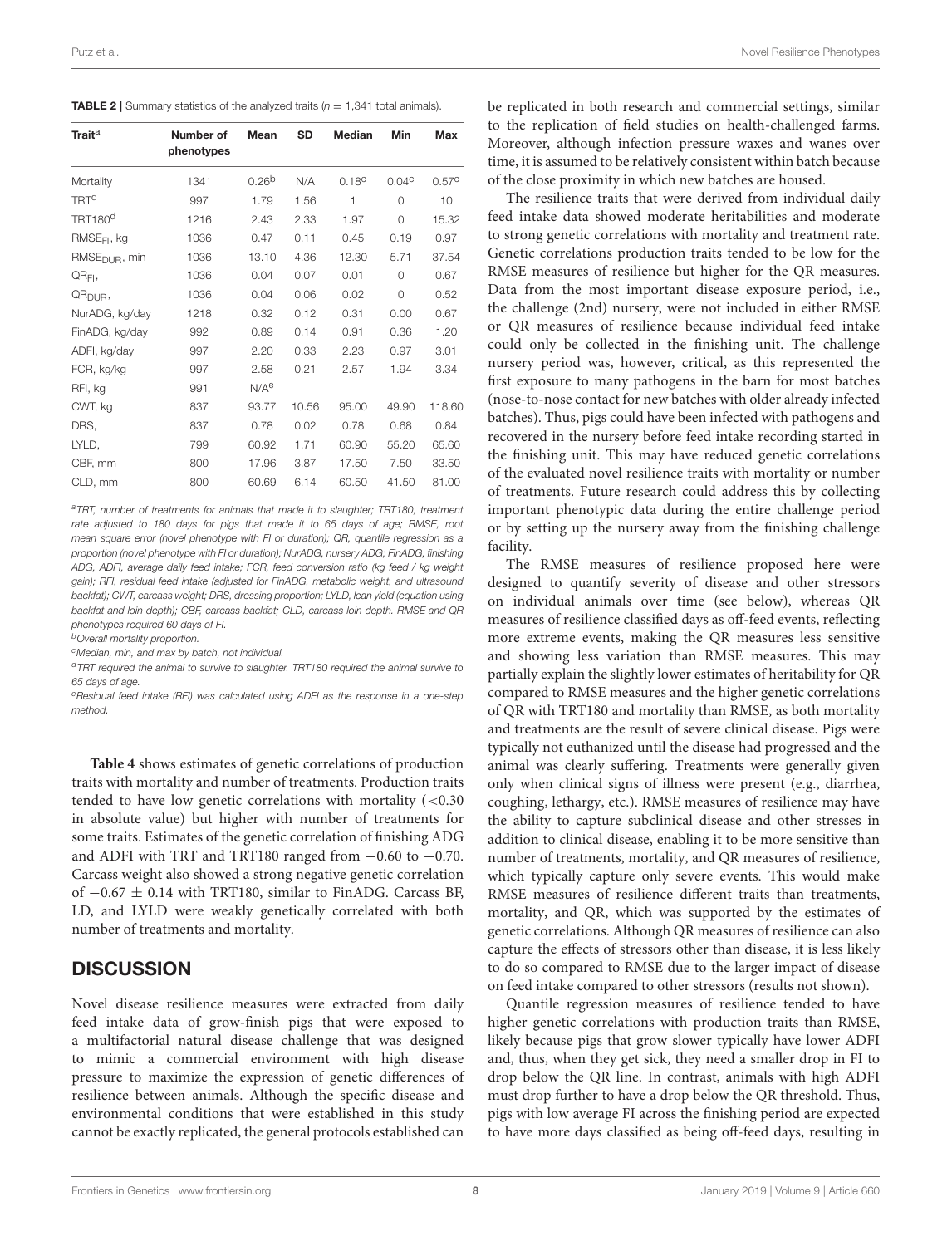<span id="page-8-0"></span>TABLE 3 | Estimates of heritability (SE) for traits analyzed and of genetic correlations (SE) with resilience measures  $(n = 1341)$  total animals, see [Table 2](#page-7-0) for actual counts per phenotype).

|                          | h <sup>2</sup> | Genetic correlation (SE) with |                     |                  |               |  |  |
|--------------------------|----------------|-------------------------------|---------------------|------------------|---------------|--|--|
| <b>Trait<sup>a</sup></b> |                | <b>RMSE<sub>FI</sub></b>      | RMSE <sub>DUR</sub> | QR <sub>FI</sub> | $QR_{DUR}$    |  |  |
| $RMSE_{FI}$ , kg         | 0.21(0.07)     |                               | 0.47(0.26)          | 0.50(0.31)       | 0.52(0.24)    |  |  |
| $RMSEDUR$ , min          | 0.26(0.07)     |                               |                     | 0.67(0.28)       | 0.01(0.29)    |  |  |
| $QR_{FI}$                | 0.15(0.06)     |                               |                     |                  | 0.64(0.30)    |  |  |
| $QR_{\text{DUR}},$       | 0.23(0.07)     | Symmetric                     |                     |                  |               |  |  |
| Mortality                | 0.13(0.05)     | 0.37(0.34)                    | 0.60(0.26)          | 0.75(0.27)       | 0.70(0.21)    |  |  |
| <b>TRT</b>               | 0.13(0.07)     | 0.52(0.48)                    | 0.12(0.76)          | 0.76(0.58)       | 0.62(0.56)    |  |  |
| <b>TRT180</b>            | 0.29(0.07)     | 0.56(0.18)                    | 0.62(0.13)          | 0.85(0.16)       | 0.65(0.15)    |  |  |
| NurADG, kg/day           | 0.45(0.07)     | 0.77(0.24)                    | $-0.10(0.19)$       | $-0.11(0.25)$    | 0.21(0.20)    |  |  |
| FinADG, kg/day           | 0.25(0.07)     | $-0.31(0.26)$                 | $-0.19(0.26)$       | $-0.75(0.26)$    | $-0.70(0.17)$ |  |  |
| ADFI, kg/day             | 0.32(0.07)     | 0.03(0.26)                    | $-0.24(0.21)$       | $-0.79(0.19)$    | $-0.58(0.16)$ |  |  |
| FCR, kg/kg               | 0.35(0.07)     | 0.39(0.21)                    | $-0.17(0.25)$       | $-0.14(0.35)$    | 0.02(0.24)    |  |  |
| RFI, kg                  | 0.24(0.07)     | $-0.22(0.27)$                 | $-0.35(0.25)$       | $-0.78(0.21)$    | $-0.63(0.16)$ |  |  |
| CWT, kg                  | 0.31(0.08)     | $-0.04(0.28)$                 | $-0.13(0.24)$       | $-0.78(0.25)$    | $-0.63(0.17)$ |  |  |
| <b>DRS</b>               | 0.10(0.06)     | $-0.23(0.07)$                 | $-0.49(0.49)$       | $-0.73(0.60)$    | $-0.52(0.53)$ |  |  |
| LYLD,                    | 0.50(0.08)     | 0.13(0.24)                    | 0.00(0.23)          | 0.50(0.24)       | 0.37(0.19)    |  |  |
| CBF, mm                  | 0.46(0.09)     | $-0.14(0.26)$                 | 0.03(0.23)          | $-0.36$ (NA)     | $-0.35(0.18)$ |  |  |
| CLD, mm                  | 0.39(0.08)     | $-0.20(0.27)$                 | $-0.05(0.24)$       | $-0.29(0.30)$    | $-0.21(0.25)$ |  |  |

a RMSE, root mean square error (for FI or duration); QR, quantile regression as a proportion (for FI or duration); TRT, number of treatments for animals that made it to slaughter; TRT180, treatment rate adjusted to 180 days for pigs that made it to 65 days of age; NurADG, nursery ADG; FinADG, finishing ADG; ADFI, average daily feed intake; FCR, feed conversion ratio (kg feed / kg weight gain); RFI, residual feed intake (adjusted for FinADG; metabolic weight; and ultrasound backfat); CWT, carcass weight; DRS, dressing proportion; LYLD, lean yield (equation using backfat and loin depth); CBF, carcass backfat; CLD, carcass loin depth. RMSE and QR phenotypes required 60 days of FI.

higher genetic correlations of QR measures of resilience with traits that are closely related to FI such as ADG, than RMSE. Refining these resilience phenotypes will be a focus of future research.

but this is only a starting point for more research on this topic.

The current study took the simple approach and used daily totals,

# Feed Intake Duration

Feeding duration was used in this study as a proxy for drops in FI. In the past, there have been many attempts to link feeding traits with FI [\(de Haer et al., 1993;](#page-11-4) [Von Felde et al., 1996;](#page-13-3) Young et al., [2011;](#page-13-4) [Lu et al., 2017\)](#page-12-11). In animal breeding, these traits include duration (time at the feeder), number of visits, and feed intake rate. Previous studies were typically conducted in healthy environments and feeding traits such as duration at the feeder may become more valuable under disease challenge. **[Figures 3](#page-4-0)**, **[4](#page-5-0)** show how the pattern of FI and duration were very similar across time for this selected animal. Measures of resilience based on duration had comparable genetic correlations with mortality and number of treatments as measures of resilience based on FI in the present study. Day-to-day variation in duration at the feeder could be more applicable on commercial farms if commercial feeders could be retrofitted to record individual time at the feeder using antennae and RFID tags. This could also be extended into the nursery, allowing feeding traits to be collected over the entire wean-to-finish period. Additional research is needed to evaluate other feeding traits that can be extracted from electronic feeders [\(Kyriazakis and Tolkamp, 2018\)](#page-12-12). Feeding patterns within a day may be useful and could be utilized to better quantify resilience.

# Causes of Variation in FI and Their Relationship With Resilience

[Colditz and Hine \(2016\)](#page-11-9) presented a holistic view of resilience by including other stressors to define general environmental resilience. In the current study, it is not possible to verify that all drops in FI and duration at the feeder observed in our data are due to disease alone. [Martínez-Miró et al.](#page-12-19) [\(2016\)](#page-12-19) categorized animal stressors into social, environmental, metabolic, immunological, and human interactions. Each of these could be decomposed into more detailed stressors. For instance, immunological stressors can be broken down further into individual resistance, tolerance, or resilience toward PRRSV or PCV2 (among others). There can also be interactions between these stressors [\(Salak-Johnson and McGlone, 2007\)](#page-12-20), although other studies have suggested some stressors may be additive [\(Hyun et al., 1998\)](#page-12-21).

There is a long list of stressors that can impact feed intake and performance on swine. The impact of pathogens on feed intake has been well established in the literature [\(Sandberg et al.,](#page-12-6) [2006;](#page-12-6) [Kyriazakis and Doeschl-Wilson, 2009\)](#page-12-7) and is dependent upon, but is not limited to, the type of pathogen, the strain of the pathogen, previous exposure, and vaccinations. Porcine reproductive and respiratory syndrome virus alone costs the swine industry an estimated \$664 million annually in the US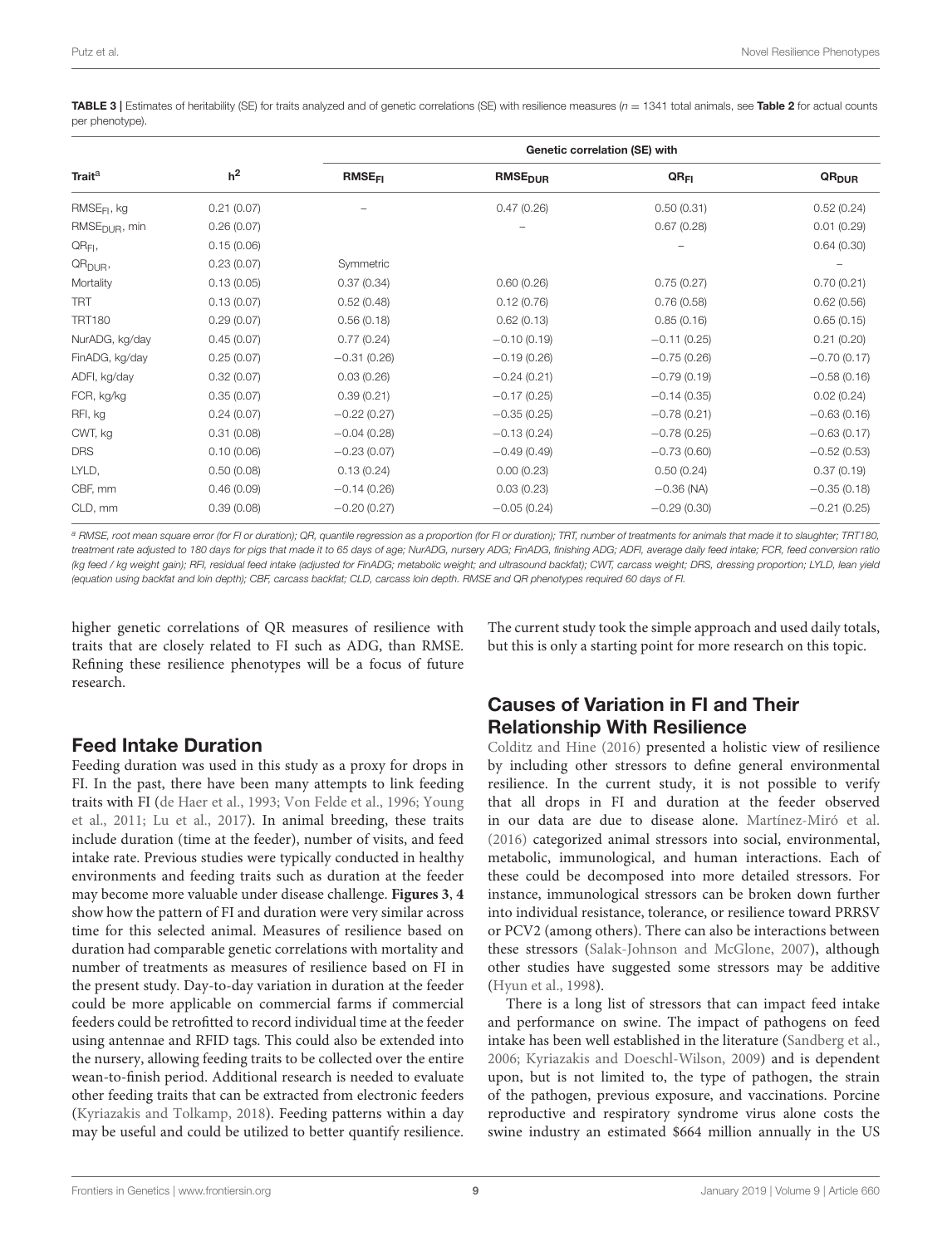<span id="page-9-0"></span>

| Trait <sup>a</sup> | <b>Mortality</b> | <b>TRT</b>       | <b>TRT180</b> |
|--------------------|------------------|------------------|---------------|
| NurADG, kg/day     | 0.27(0.44)       | $-0.33(1.28)$    | $-0.06(0.16)$ |
| FinADG, kg/day     | $-0.06(0.36)$    | $-0.68(0.42)$    | $-0.70(0.13)$ |
| ADFI, kg/day       | $-0.04(0.28)$    | $-0.60(0.32)$    | $-0.62(0.13)$ |
| FCR, kg/kg         | 0.24(0.28)       | $-0.15(0.43)$    | 0.13(0.18)    |
| RFI, kg            | $-0.29(0.31)$    | $-0.41(0.45)$    | $-0.53(0.19)$ |
| CWT, kg            | 0.02(0.33)       | $-0.57(0.36)$    | $-0.67(0.14)$ |
| DRS.               | dnc <sup>b</sup> | dnc <sup>b</sup> | $-0.63(0.35)$ |
| LYLD,              | 0.01(0.34)       | $-0.14(0.40)$    | $-0.01(0.20)$ |
| CBF, mm            | dnc <sup>b</sup> | 0.17(0.48)       | 0.01(0.21)    |
| CLD. mm            | 0.27(0.33)       | $-0.04(0.38)$    | $-0.12(0.20)$ |

aNurADG, nursery ADG; FinADG, finishing ADG; ADFI, average daily feed intake; FCR, feed conversion ratio (kg feed/kg weight gain); RFI, residual feed intake (adjusted for FinADG, metabolic weight, and ultrasound backfat); CWT, carcass weight; DRS, dressing proportion; LYLD, lean yield (equation using backfat and loin depth); CBF, carcass backfat; CLD, carcass loin depth.

**b**Did not converge.

[\(Holtkamp et al., 2013\)](#page-12-22). Heat stress is another common reason why animals deviate from their expected FI [\(Guy et al., 2017\)](#page-12-23), which has been characterized in growing pigs [\(Rauw et al., 2017b\)](#page-12-24) and in sows [\(Vilas Boas Ribeiro et al., 2018\)](#page-13-6). Mycotoxins have been known for a long time to influence feed intake [\(Smith et al.,](#page-13-7) [1997\)](#page-13-7). Social interactions (i.e., space requirements) are another common source of stress in swine [\(Hyun et al., 1998\)](#page-12-21). These social effects have been investigated in piglets [\(Bouwman et al., 2010\)](#page-11-10), in growing pigs [\(Street and Gonyou, 2008\)](#page-13-8), as well as in sows [\(Hemsworth et al., 2013\)](#page-12-25). [Martínez-Miró et al. \(2016\)](#page-12-19) discussed many other stressors including human handling, vaccination, dust/gas/ammonia, and out of feed and water events.

[Knap \(2009\)](#page-12-9) originally used an example of heat stress in pigs to show the potential relevance of day-to-day variability in feed intake. The measures of resilience developed here could also be used to quantify resilience to heat tolerance (Fragomeni et al., [2016;](#page-12-26) [Guy et al., 2017\)](#page-12-23), activity level [\(Sadler et al., 2011;](#page-12-27) [Gilbert et al., 2017;](#page-12-28) [King et al., 2018\)](#page-12-4), and possibly even reduce stressful interactions for pigs [\(Rauw et al., 2017a\)](#page-12-29). Heat stress was estimated to cost the US swine industry \$299 million per year [\(St-Pierre et al., 2003\)](#page-13-9). These measures could also be based on other sources of data such as water intake data (Madsen and Kristensen, [2005;](#page-12-30) [Rusakovica et al., 2017\)](#page-12-31) or body temperature recordings on individual pigs [\(Petry et al., 2005,](#page-12-32) [2017\)](#page-12-33). Elgersma et al. [\(2018\)](#page-12-3) developed variation and "drop phenotypes" from milk yield data in dairy cows. The phenotypes developed in the current study could also be used to develop similar phenotypes for other species.

A problem with the interpretation of the types of resilience measures developed here and by [Elgersma et al. \(2018\)](#page-12-3) is that factors influencing resilience phenotypes in general are still a "black-box" [\(Mulder and Rashidi, 2017\)](#page-12-0), not only in terms of different diseases but for all the other stressors described above. This is one reason why we cannot expect the genetic correlation between RMSE and mortality or treatments to be one, as factors that influence feed intake, could be non-health related. Another reason may be that RMSE captures sub-clinical disease better than QR [\(Elgersma et al., 2018](#page-12-3) mentions this also for their resilience traits). Although from a practical or commercial breeding standpoint, it probably matters little why animals deviate from expected feed intake. Traits presented in the current study should be thought of as having economic value [\(Elgersma et al., 2018\)](#page-12-3). The usefulness of these novel traits in a breeding program will depend on the commercial environment and how representative the testing herds are of the target environments.

#### Genetic Parameters

Most estimates of heritability for production traits were within the accepted industry range [\(Ciobanu et al., 2011;](#page-11-11) [Clutter,](#page-11-12) [2011\)](#page-11-12), although this study was conducted under a strong health challenge. To the best of our knowledge, there are no estimates of genetic parameters for the novel resilience traits evaluated here in pigs. Variation for different traits has been explored as a potential indicator trait for resilience in dairy cattle. Green et al. [\(2004\)](#page-12-34) evaluated the use of changes in somatic cell count (SCC) over time as an indicator for mastitis in lactating dairy cows and concluded that the maximum SCC and the standard deviation of log SCC were the best phenotypic indicators for incidence of mastitis. Recently, [Elgersma et al. \(2018\)](#page-12-3) estimated genetic parameters for resilience traits from daily milk yield data from automated milking systems. Resilience indicators from milk yield data were calculated using the sum of "drop" days, negative slopes, and overall variation in milk yield calculated within lactation for each cow. Heritability estimates ranged from 0.06 to 0.10 and genetic correlations of variation in milk yield with udder health, ketosis, longevity, and persistency ranged from −0.29 to −0.52 [\(Elgersma et al., 2018\)](#page-12-3). [Elgersma et al. \(2018\)](#page-12-3), however, did not account for the individual cow milk yield trajectory over lactation when computing day-to-day variation in milk yield but targeted this for future research.

Heritability estimates for mortality and treatments in pigs are difficult to find in literature because of the swine pyramid structure, which results in most studies focusing on data collected in herds with limited disease. [Guy et al. \(2018\)](#page-12-35) estimated the heritability of treatments to be between 0.04 and 0.06. Commercial test herds using the three-way terminal cross are becoming more popular in the swine industry but results from such data are not commonly reported in the literature. One example is [Dufrasne et al. \(2014\)](#page-12-36), who used a sire model to estimate variance components for mortality (culling) traits. Heritability estimates ranged from 0.03 to 0.14 using threshold models [\(Dufrasne et al., 2014\)](#page-12-36) but the rate of mortality after weaning was very low  $(<1%)$ , which seems very unrealistic as typical commercial wean-to-finish barns have between 6 and 9% mortality on average [\(Stalder, 2017\)](#page-13-10). Estimates of heritability for treatment and mortality could change with the amount of health challenge and incidence [\(Bishop and Woolliams,](#page-11-3) [2014\)](#page-11-3). Companies will need to decide how much of a health challenge they need if they aim to select for resilience to disease. Challenging pigs too much comes at an economic and animal welfare cost. If not challenged enough, heritabilities of mortality, and treatments may become lower and response to selection will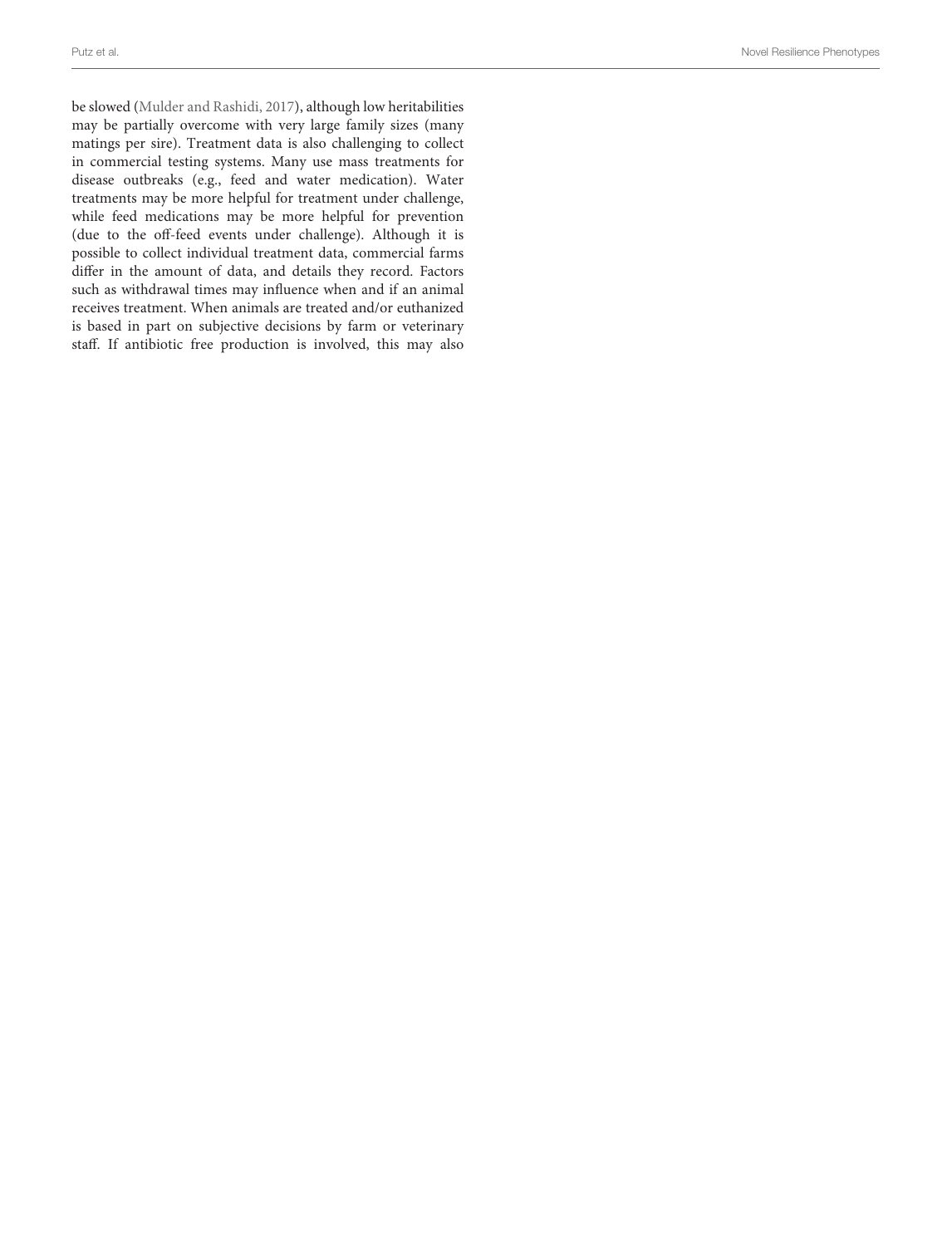challenge in the commercial environment and the amount of heat stress in each environment (among other stressors). Barns located in the Southern/SE USA region will be affected differently by heat stress than those in the upper Midwest or Canada. This barn was in Québec, Canada, and the heat stress experienced was minimal compared to other areas around the world. The novel resilience traits evaluated here will likely have lower means and be less variable and have lower heritability under nucleus conditions but will still include resilience to stressors.

### **CONCLUSIONS**

Day-to-day variation (RMSE and QR) in feed intake or duration at the feeder can be used to quantify resilience in health challenged environments, such as a commercial testing scheme. The novel resilience phenotypes studied here were moderately heritable and genetically correlated with mortality and treatment rate. The genetic correlations reported here may underestimate true correlations because the initial challenge period was missed because pigs were first challenged in the nursery and feed intake data for RMSE and QR was recorded in the finishing unit only, while mortality and treatments were recorded over the entire wean-to-finish period. Many factors can cause variation in feed intake and in time at the feeder, including disease, heat stress, handling, and social interactions. Thus, the measures of resilience investigated here are still "black-box" phenotypes and should be viewed as general resilience instead of the narrower concept of disease resilience. Overall, daily variation in FI or associated duration data can be used to quantify resilience.

# AUTHOR CONTRIBUTIONS

AP came up with the novel phenotypes, analyzed the data, and wrote the manuscript with help from JD. GP, MD, PGC, JH, FF, and JD designed the project and developed protocols for animal sourcing, management, and phenotype recording. JH was

# REFERENCES

- <span id="page-11-0"></span>Albers, G. A., Gray, G. D., Piper, L. R., Barker, J. S. F., Le Jambre, L. F., and Barger, I. A. (1987). The genetics of resistance and resilience to Haemonchus contortus infection in young merino sheep. Int. J. Parasito. 17, 1355–1363. doi: [10.1016/0020-7519\(87\)90103-2](https://doi.org/10.1016/0020-7519(87)90103-2)
- <span id="page-11-2"></span>Bishop, S. (2012). A consideration of resistance and tolerance for ruminant nematode infections. Front. Genet. 3:168. doi: [10.3389/fgene.2012.00168](https://doi.org/10.3389/fgene.2012.00168)
- <span id="page-11-3"></span>Bishop, S., and Woolliams, J. A. (2014). Genomics and disease resistance studies in livestock. Livest. Sci. 166, 190–198. doi: [10.1016/j.livsci.2014.04.034](https://doi.org/10.1016/j.livsci.2014.04.034)
- <span id="page-11-10"></span>Bouwman, A. C., Bergsma, R., Duijvesteijn, N., and Bijma, P. (2010). Maternal and social genetic effects on average daily gain of piglets from birth until weaning. J. Anim. Sci. 88, 2883–2892. doi: [10.2527/jas.2009-2494](https://doi.org/10.2527/jas.2009-2494)
- Boys, K., Li, N., Preckel, P. V., Schinckel, A. P., and Foster, K. A. (2007). Economic replacement of a heterogeneous herd. Am. J. of Agr. Econ. 89, 24–35. doi: [10.1111/j.1467-8276.2007.00960.x](https://doi.org/10.1111/j.1467-8276.2007.00960.x)
- <span id="page-11-6"></span>Cade, B. S., and Noon, B. R. (2003). A gentle introduction to quantile regression for ecologists. Front. Ecol. Environ. 1, 412–420. doi: 10.1890/1540- [9295\(2003\)001\[0412:AGITQR\]2.0.CO;2](https://doi.org/10.1890/1540-9295(2003)001[0412:AGITQR]2.0.CO;2)
- <span id="page-11-7"></span>Cai, W., Casey, D. S., and Dekkers, J. C. M. (2008). Selection response and genetic parameters for residual feed intake in Yorkshire swine. J Anim Sci. 86, 287–298. doi: [10.2527/jas.2007-0396](https://doi.org/10.2527/jas.2007-0396)

in charge of veterinary oversight on the project. GP was in charge of the database and genotyping for the project. FF was the lead on day-to-day data collection and scheduling. All authors helped with interpretation of the results and reviewed and approved the final manuscript.

# FUNDING

This project was funded by Genome Canada, Genome Alberta, Genome Prairie and PGC.

### ACKNOWLEDGMENTS

The following individuals served as collaborators and representatives for member companies of the PigGen Canada Consortium. They participated in project and protocol development and implementation, coordinated the sources of piglets and collection of associated data, and contributed to the project through regular discussions during execution of the natural disease challenge project: Mr. D. Vandenbroek and Mr. B. DeVries, Alliance Genetics Canada, St. Thomas, ON, Canada; Dr. N. Dion and Ms. S. Blanchette, AlphaGene, St.-Hyacinthe, QU, Canada; Dr. T. Rathje, DNA Genetics, Columbus, NE, USA; Mr. M. Duggan, FastGenetics, Saskatoon, SK, Canada; Dr. R. Kemp, Genesus, London, ON, Canada; Dr. P. Charagu, Hypor, Regina, SK, Canada; and Dr. P. Mathur, Topigs Norsvin, Helvoirt, The Netherlands. Mr. Michael Lowings at Delta Genomics (Edmonton, AB, Canada) is acknowledged for processing the raw genotypes from the Affymetrix SNP chip and Mr. Patrick Gagnon at CDPQ for processing the raw feed intake data. Thanks to Mr. Jason Grant at the University of Alberta for managing the database for the project and helping with genotyping and SNP map file questions. Special thanks to Dr. Wendy Rauw for helpful discussions on resilience and from her presentation on heat tolerant vs. non-heat tolerant growing pigs, which inspired the RMSE measure used in the present study.

- <span id="page-11-5"></span>Casey, D. S., Stern, H. S., and Dekkers, J. C. M. (2005). Identification of errors and factors associated with errors in data from electronic swine feeders. J. Anim. Sci. 83, 969–982. doi: [10.2527/2005.835969x](https://doi.org/10.2527/2005.835969x)
- <span id="page-11-8"></span>Christensen, O. F., and Lund, M. S. (2010). Genomic prediction when some animals are not genotyped. Genet. Sel. Evol. 42:2. doi: [10.1186/1297-9686-42-2](https://doi.org/10.1186/1297-9686-42-2)
- <span id="page-11-11"></span>Ciobanu, D. C., Lonergan, S. M., and Huff-Lonergan, E. J. (2011). "Genetics of meat quality and carcass traits," in The Genetics of the Pig 2nd Edn, eds, M. F. Rothschild and A. Ruvinsky (Oxfordshire: CAB International), 355–389.
- <span id="page-11-12"></span>Clutter, A. C. (2011). "Genetics of performance traits," in The Genetics of the Pig 2nd Edn, eds, M. F. Rothschild and A. Ruvinsky (Oxfordshire: CAB International), 325–354.
- <span id="page-11-9"></span>Colditz, I. G., and Hine, B. C. (2016). Resilience in farm animals: biology, management, breeding and implications for animal welfare. An. Prod. Sci. 56, 1961–1983. doi: [10.1071/AN15297](https://doi.org/10.1071/AN15297)
- <span id="page-11-4"></span>de Haer, L. C. M., Luiting, P., and Aarts, H. L. M. (1993). Relations among individual (residual) feed intake, growth performance and feed intake pattern of growing pigs in group housing. Livest. Prod. Sci. 36, 233–253. doi: [10.1016/0301-6226\(93\)90056-N](https://doi.org/10.1016/0301-6226(93)90056-N)
- <span id="page-11-1"></span>Doeschl-Wilson, A. B., Villanueva, B., and Kyriazakis, I. (2012). The first step toward genetic selection for host tolerance to infectious pathogens: obtaining the tolerance phenotype through group estimates. Front. Genet. 3:265. doi: [10.3389/fgene.2012.00265](https://doi.org/10.3389/fgene.2012.00265)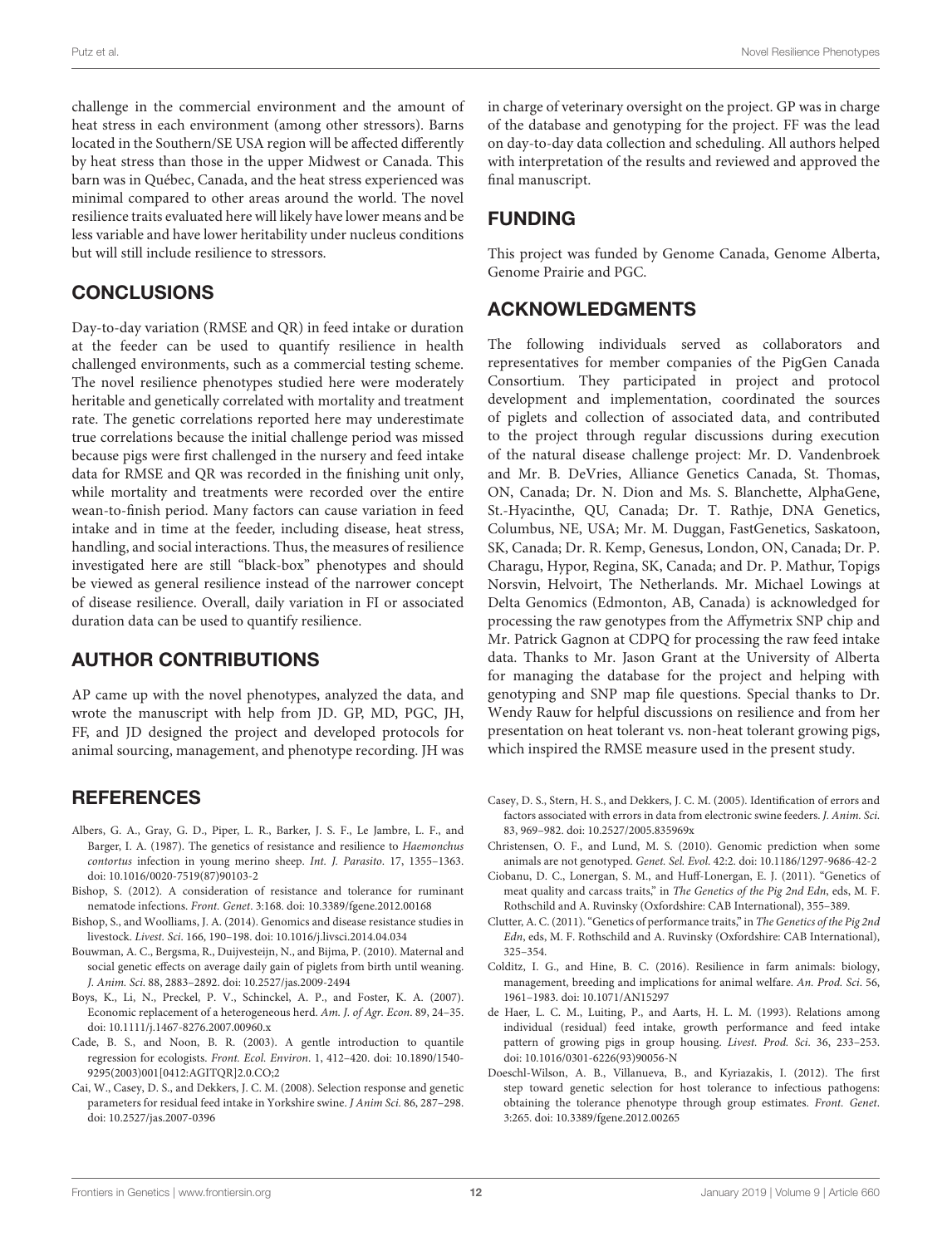- <span id="page-12-36"></span>Dufrasne, M., Misztal, I., Tsuruta, S., Gengler, N., and Gray, K. A. (2014). Genetic analysis of pig survival up to commercial weight in a crossbred population. Livest. Sci. 167, 19–24. doi: [10.1016/j.livsci.2014.05.001](https://doi.org/10.1016/j.livsci.2014.05.001)
- <span id="page-12-3"></span>Elgersma, G. G., de Jong, G., van der Linde, R., and Mulder, H. A. (2018). Fluctuations in milk yield are heritable and can be used as a resilience indicator to breed healthy cows. J. Dairy Sci. 101, 1240–1250. doi: [10.3168/jds.2017-13270](https://doi.org/10.3168/jds.2017-13270)
- Fix, J. S., Cassady, J. P., Holl, J. W., Herring, W. O., Culbertson, M. S., and See, M. T. (2010). Effect of piglet birth weight on survival and quality of commercial market swine. Livest. Sci. 132, 98–106. doi: [10.1016/j.livsci.2010.05.007](https://doi.org/10.1016/j.livsci.2010.05.007)
- <span id="page-12-26"></span>Fragomeni, B. O., Lourenco, D. A. L., Tsuruta, S., Andonov, S., Gray, K., Huang, Y., et al. (2016). Modeling response to heat stress in pigs from nucleus and commercial farms in different locations in the United States. J. Anim. Sci. 94, 4789–4798. doi: [10.2527/jas.2016-0536](https://doi.org/10.2527/jas.2016-0536)
- <span id="page-12-5"></span>Frisch, J. E. (1981). Changes occurring in cattle as a consequence of selection for growth rate in a stressful environment. J. Agri. Sci. 91, 23–38. doi: [10.1017/S0021859600031841](https://doi.org/10.1017/S0021859600031841)
- <span id="page-12-28"></span>Gilbert, H., Billon, Y., Brossard, L., Faure, J., Gatellier, P., Gondret, F., et al. (2017). Review: divergent selection for residual feed intake in the growing pig. Animal 11:9. doi: [10.1017/S175173111600286X](https://doi.org/10.1017/S175173111600286X)
- <span id="page-12-34"></span>Green, M. J., Green, L. E., Schukken, Y. H., Bradley, A. J., Peeler, E. J., Barkema, H. W., et al. (2004). Somatic cell count distributions during lactation predict clinical mastitis. J. Dairy. Sci. 87, 1256–1264. doi: [10.3168/jds.S0022-0302\(04\)73276-2](https://doi.org/10.3168/jds.S0022-0302(04)73276-2)
- <span id="page-12-23"></span>Guy, S. Z. Y., Li, L., Thomson, P. C., and Hermesch, S. (2017). Contemporary group estimates adjusted for climatic effects provide a finer definition of the unknown environmental challenges experienced by growing pigs. J. Anim. Breed. Genet. 134, 520–530. doi: [10.1111/jbg.12282](https://doi.org/10.1111/jbg.12282)
- <span id="page-12-35"></span>Guy, S. Z. Y., Li, L., Thomson, P. C., and Hermesch, S. (2018). "Genetic parameters for health of the growing pig using medication records," in Proceeding 11th World Congress of Genetics Applied to Livestock Production, (Auckland).
- <span id="page-12-2"></span>Guy, S. Z. Y., Thomson, P. C., and Hermesch, S. (2012). Selection of pigs for improved coping with health and environmental challenges: breeding for resistance or tolerance? Front. Genet. 3:281. doi: [10.3389/fgene.2012.00281](https://doi.org/10.3389/fgene.2012.00281)
- <span id="page-12-25"></span>Hemsworth, P. H., Rice, M., Nash, J., Giri, K., Butler, K. L., A. J., et al. (2013). Effects of group size and floor space allowance on grouped sows: aggression, stress, skin injuries, and reproductive performance. J. Anim. Sci. 91, 4953–4964. doi: [10.2527/jas.2012-5807](https://doi.org/10.2527/jas.2012-5807)
- <span id="page-12-22"></span>Holtkamp, D. J., Kliebenstein, J. B., Neumann, E. J., Zimmerman, J. J., Rotto, H. F., Yoder, T. K., et al. (2013). Assessment of the economic impact of porcine reproductive and respiratory syndrome virus on United States pork producers. J. Swine Health Prod. 21, 72–84. Available online at: [https://www.aasv.org/shap/](https://www.aasv.org/shap/issues/v21n2/v21n2p72.html) [issues/v21n2/v21n2p72.html](https://www.aasv.org/shap/issues/v21n2/v21n2p72.html)
- Hubbs, T., Preckel, P. V., Schinckel, A. P., Deen, J., Foster, K. A., Curtis, S. E., et al. (2008). "The new economics of livestock production management," in American Agricultural Economics Association Annual Meeting, (Orlando, FL).
- <span id="page-12-21"></span>Hyun, Y., Ellis, M., Riskowski, G., and Johnson, R. W. (1998). Growth performance of pigs subjected to multiple concurrent environmental stressors. J. Anim. Sci. 76, 721–727. doi: [10.2527/1998.763721x](https://doi.org/10.2527/1998.763721x)
- <span id="page-12-4"></span>King, M. T. M., LeBlanc, S. J., Pajor, E. A., Wright, T. C., and DeVries, T. J. (2018). Behavior and productivity of cows milked in automated systems before diagnosis of health disorders in early lactation. J. Dairy. Sci. 101, 1–14. doi: [10.3168/jds.2017-13686](https://doi.org/10.3168/jds.2017-13686)
- <span id="page-12-9"></span>Knap, P. W. (2009). "Voluntary feed intake in pig breeding," in Voluntary Feed Intake in Pigs, ed. D. Torrallardona and E. Roura (Wageningen: Wageningen Academic Publishers), 13–35.
- <span id="page-12-7"></span>Kyriazakis, I., and Doeschl-Wilson, A. (2009). "Anorexia during infection in mammals: variation and its sources," in Voluntray Feed Intake in Pigs, ed. D. Torrallardona and E. Roura (Wageningen: Wageningen Academic Publishers), 307–321.
- <span id="page-12-12"></span>Kyriazakis, I., and Tolkamp, B. (2018). "Hunger and Thirst," in Animal Welfare, ed. M. C. Appleby, I. A. S. Olsson, and F. Galindo. (Oxfordshire: CAP International), 56–75.
- <span id="page-12-17"></span>Legarra, A., Aguilar, I., and Misztal, I. (2009). A relationship matrix including full pedigree and genomic information. J. Dairy Sci. 92, 4656–4663. doi: [10.3168/jds.2009-2061](https://doi.org/10.3168/jds.2009-2061)
- <span id="page-12-1"></span>Lough, G., Kyriazakis, I., Bergmann, S., Lengeling, A., and Doeschl-Wilson, A. B. (2015). Health trajectories reveal the dynamic contributions of host genetic

resistance and tolerance to infection outcome. Proc. R. Soc. B. 282:20152151. doi: [10.1098/rspb.2015.2151](https://doi.org/10.1098/rspb.2015.2151)

- <span id="page-12-11"></span>Lu, D., Jiao, S., Tiezzi, F., Knauer, M., Huang, Y., Gray, K. A., et al. (2017). The relationship between different measures of feed efficiency and feed behavior traits in Duroc pigs. J. Anim. Sci. 95, 3370–3380. doi: [10.2527/jas2017.1509](https://doi.org/10.2527/jas2017.1509)
- <span id="page-12-30"></span>Madsen, T. N., and Kristensen, A. R. (2005). A model for monitoring the condition of young pigs by their drinking behaviour. Comp. Electr. Agricult. 48, 138–154. doi: [10.1016/j.compag.2005.02.014](https://doi.org/10.1016/j.compag.2005.02.014)
- <span id="page-12-19"></span>Martínez-Miró, S., Tecles, F., Ramón, M., Escribano, D., Hernández, F., Madrid, J., et al. (2016). Causes, consequences, and biomarkers of stress in swine: an update. BMC Vet. Res. 12:171. doi: [10.1186/s12917-016-0791-8](https://doi.org/10.1186/s12917-016-0791-8)
- <span id="page-12-16"></span>Misztal, I., Tsuruta, S., Strabel, T., Auvray, B., Druet, T., and Lee, D. H. (2002). "BLUPF90 and related programs (BGF90)," in Procceding 7th World Congress of Genetics Applied to Livestock Production, (Montpellier).
- <span id="page-12-0"></span>Mulder, H. A., and Rashidi, H. (2017). Selection on resilience improves disease resistance and tolerance to infections. J. Anim. Sci. 95, 3346–3358. doi: [10.2527/jas2017.1479](https://doi.org/10.2527/jas2017.1479)
- <span id="page-12-18"></span>Ødegård, J., Meuwissen, T. H. E., and Heringstad, B., Madsen, P. (2010). A simple algorithm to estimate genetic variance in an animal threshold model using Bayesian inference. Genet. Sel. Evol. 42:29. doi: [10.1186/1297-9686-42-29](https://doi.org/10.1186/1297-9686-42-29)
- <span id="page-12-33"></span>Petry, A., McGilvray, W., Rakhshandeh, A. R., and Rakhshandeh, A. (2017). Technical note: assessment of an alternative technique for measuring body temperature in pigs. J. Anim. Sci. 95, 3270–3274. doi: [10.2527/jas2017.1566](https://doi.org/10.2527/jas2017.1566)
- <span id="page-12-32"></span>Petry, D. B., Holl, J. W., Weber, J. S., Doster, A. R., Osorio, F. A., and Johnson, R. K. (2005). Biological responses to porcine respiratory and reproductive syndrome virus in pigs of two genetic populations. J. Anim. Sci. 83, 1494–1502. doi: [10.2527/2005.8371494x](https://doi.org/10.2527/2005.8371494x)
- <span id="page-12-8"></span>Petry, D. B., Lunney, J., Boyd, P., Kuhar, D., Blankenship, E., and Johnson, R. K. (2007). Differential immunity in pigs with high and low responses to porcine reproductive and respiratory syndrome virus infection. J. Anim. Sci. 85, 2075–2092. doi: [10.2527/jas.2006-721](https://doi.org/10.2527/jas.2006-721)
- <span id="page-12-14"></span>Pomar, C., and Marcoux, M. (2003). Comparing the Canadian pork lean yields and grading indexes predicted from grading methods based on Destron and Hennessey probe measurements. Can. J. Anim. Sci. 83, 451–458. doi: [10.4141/A02-107](https://doi.org/10.4141/A02-107)
- <span id="page-12-13"></span>R core team (2017). R: A Language and Environment for Statistical Computing. R Foundation for Statistical Computing, Vienna. Available online at: [https://](https://www.R-project.org/) [www.R-project.org/](https://www.R-project.org/)
- <span id="page-12-29"></span>Rauw, W. M., Johnson, A. K., Gomez-Raya, L., and Dekkers, J. C. M. (2017a). A hypothesis and review of the relationship between selection for improved production efficiency, copying behavior, and domestication. Front. Genet. 8:134. doi: [10.3389/fgene.2017.00134](https://doi.org/10.3389/fgene.2017.00134)
- <span id="page-12-24"></span>Rauw, W. M., Mayorga, E. J., Lei, S. M., Dekkers, J. C. M., Patience, J. F., Gabler, N. K., et al. (2017b). Effects of diet and genetics on growth performance of pigs in response to repeated exposure to heat stress. Front. Genet. 8:155. doi: [10.3389/fgene.2017.00155](https://doi.org/10.3389/fgene.2017.00155)
- <span id="page-12-31"></span>Rusakovica, J., Kremer, V. D., Plotz, T., Rohlf, P., and Kyriazakis, I. (2017). The genetic basis of novel water utilization and drinking behaviour traits and their relationship with biological performance in turkeys. Genet. Sel. Evol. 49:72. doi: [10.1186/s12711-017-0343-0](https://doi.org/10.1186/s12711-017-0343-0)
- <span id="page-12-27"></span>Sadler, L. J., Johnson, A. K., Lonergan, S. M., Nettleton, D., and Dekkers, J. C. M. (2011). The effect of selection for residual feed intake on general behavioral activity and the occurrence of lesions in Yorkshire gilts. J. Anim. Sci. 89, 258–266. doi: [10.2527/jas.2009-2595](https://doi.org/10.2527/jas.2009-2595)
- <span id="page-12-20"></span>Salak-Johnson, J. L., and McGlone, J. J. (2007). Making sense of apparently conflicting data: stress and immunity in swine and cattle. J. Anim. Sci. 85(E. Suppl), E81–E88. doi: [10.2527/jas.2006-538](https://doi.org/10.2527/jas.2006-538)
- <span id="page-12-6"></span>Sandberg, F. B., Emmans, G. C., and Kyriazakis, I. (2006). A model for predicting feed intake of growing animals during exposure to pathogens. J. Anim. Sci. 84, 1552–1566. doi: [10.2527/2006.8461552x](https://doi.org/10.2527/2006.8461552x)
- <span id="page-12-15"></span>Sargolzaei, M., Chesnais,. J. P., and Schenkel, F. S. (2014). A new approach for efficient genotype imputation using information from relatives. BMC Genom. 15:478. doi: [10.1186/1471-2164-15-478](https://doi.org/10.1186/1471-2164-15-478)
- <span id="page-12-10"></span>Schulze, V., Roehe, R., Lorenzo Bermejo, J., Looft, H., and Kalm, E. (2003). The influence of feeding behavior on feed intake curve parameters and performance traits of station-tested boars. Livest. Prod. Sci. 82, 105–116. doi: [10.1016/S0301-6226\(03\)00034-4](https://doi.org/10.1016/S0301-6226(03)00034-4)